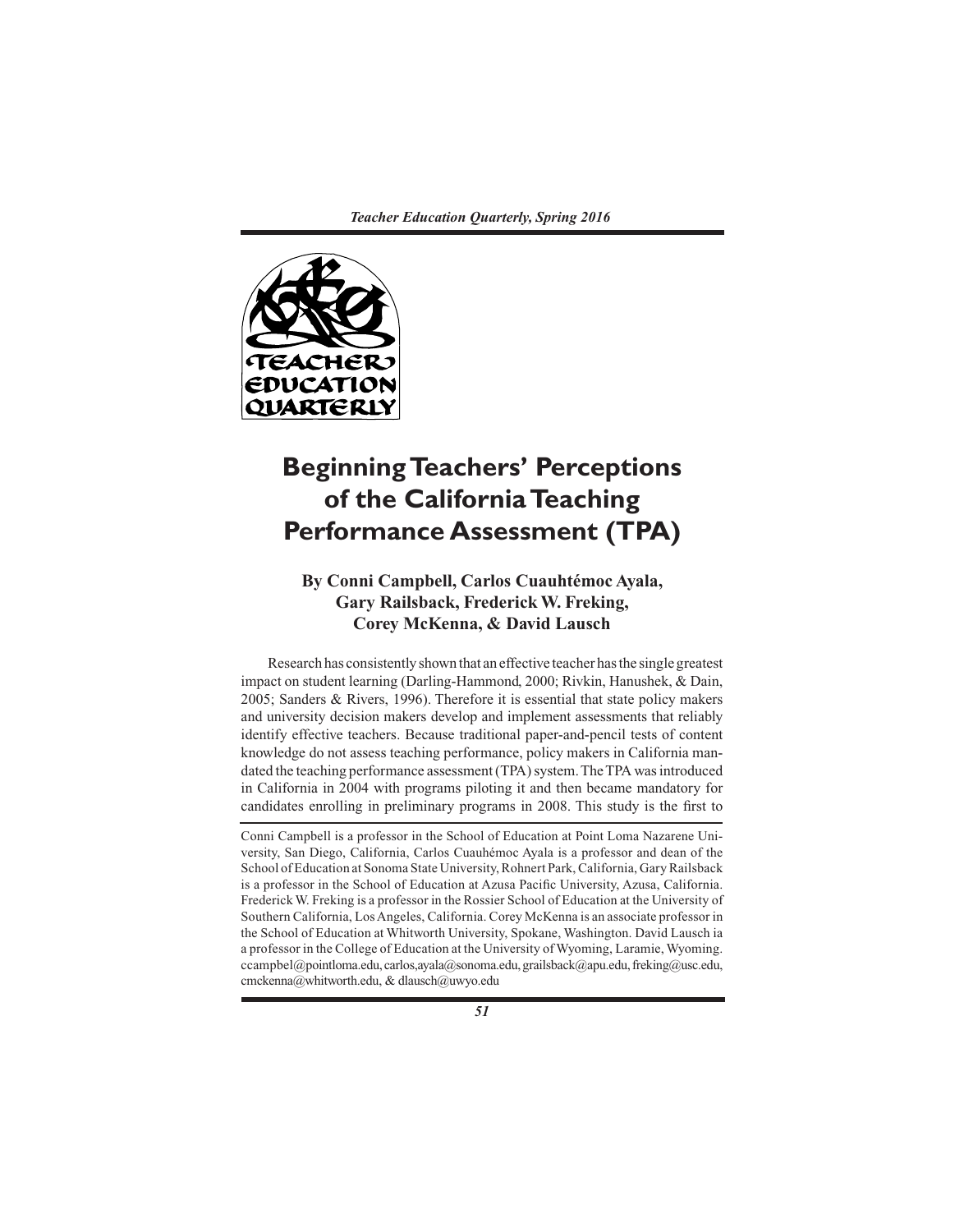explore the experiences of candidates who were required to pass a TPA to earn a teaching license.

The TPA seeks to measure the knowledge, skills, and competencies of teachers during the credential phase of their training. This assessment allows credentialing agencies to gain some insight into the potential effectiveness of teacher candidates. Teacher education programs have used course grades, fieldwork experiences, and clinical practice performance to determine candidate readiness for their own classrooms for almost a century. Recent legislation in many states, however, requires that candidates pass a standardized summative assessment of teaching performance to earn their teaching credentials (Stanford Center for Assessment Learning and Equity [SCALE], 2015). Although California has multiple years of implementation with three approved TPA models, and despite the recent advent of edTPA as a national-level teaching performance assessment, many question whether the TPAs have value. This is especially important for credentialing agencies, which may use the data to emphasize, measure, and support the skills and knowledge that all teachers need from their first day in the classroom. This article describes the various models of TPAs and examines the perceived value of TPAs from the perspective of newly employed teachers in California.

## **Multiple Models for Teaching Performance Assessment**

At the turn of the 21st century, both federal and state K–12 education improvement efforts proposed sweeping changes in teacher assessment. During this time, states relied on written licensure tests to document readiness for K–12 classrooms. California took the lead in developing preservice TPA with Senate Bill 2042 (California Department of Education, 2008), mandating that all teacher education programs require a summative assessment of teaching performance as part of preservice teacher preparation. In addition, this assessment was mandatory for all multiple-subject (elementary) and single-subject (secondary) teacher candidates entering California preliminary credential programs after July 1, 2008, and had to be aligned with the Teaching Performance Expectations (California Commission on Teacher Credentialing, 2013a). The TPA models required a candidate to complete defined tasks relating to subject-specific pedagogy, designing and implementing instruction, student assessment, and a culminating teaching experience.

The first assessment, known as the California Teaching Performance Assessment (CalTPA; California Commission on Teacher Credentialing, 2013b), was designed by the Educational Testing Service at the request of the California Commission on Teacher Credentialing (CCTC). Teacher educators at Fresno State University developed the second assessment, the Fresno Assessment of Student Teachers (FAST). FAST is the only locally designed performance assessment approved by CCTC (Torgerson, Macy, Beare, & Tanner, 2009). The third commission-approved performance assessment, the Performance Assessment for California Teachers (PACT; 2013), was developed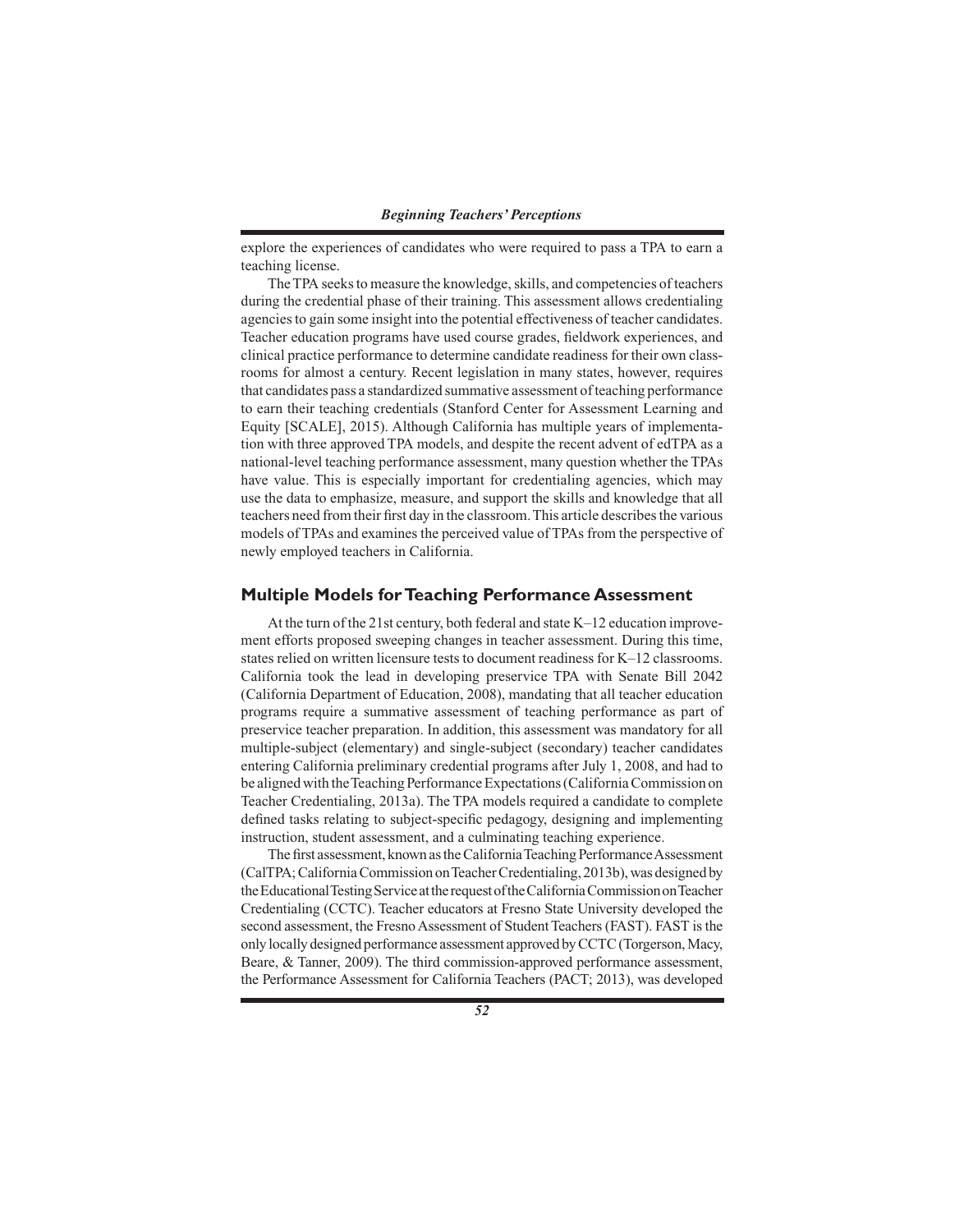by a consortium of teacher education programs led by teacher educators at Stanford University. According to Pecheone and Chung (2006),

many teacher educators at these campuses were dissatisfied by the content and format of the state's teacher performance assessment [CalTPA], which was designed as a generic assessment that applies across all grade levels and subject areas. Specifically, the [CalTPA] teacher performance assessment was developed as four separate and discrete performance tasks that are designed to be embedded in college or university preparation program courses. (p. 22)

All three formats of the California TPA assessments require trained assessors to rate candidates' performance using scoring rubrics that describe the level of performance in each of the required tasks (e.g., planning, instruction, assessment), culminating in a total score. Each model must also meet and maintain specified standards of assessment reliability, validity, and fairness to candidates. For example, CalTPA requires assessors to participate in an initial 1-day overall training followed by 2 days of training for each of the four TPA tasks. Assessors must be recalibrated every 6 months. After an institution has implemented the TPA using any of the three models, it must double score a sample of 15% of scores. If the double scores do not match each other, then the campus TPA coordinator is required to review the scores and determine a final score. In addition, all candidates receiving a nonpassing score from one assessor are also double scored.

California institutions using PACT have teacher education candidates complete the assessment toward the end of the program, when they are immersed in student teaching. The PACT assessment is a 3- to 5-day unit of instruction that includes lesson plans, video of instruction, and three representative samples of student work. The PACT is subject specific to the candidates' area of preparation and is divided into five tasks: context, planning, instruction, assessment, and reflection. Candidates receive a PACT handbook that describes the assessment and required artifacts, with guiding questions used to write a commentary for each task.

Twelve rubrics describing the four performance levels for each criterion are also given to candidates. The rubrics are developmental in nature, with an expectation of a Level 2 score to demonstrate proficiency to enter the teaching profession. There are three rubrics on planning: "Establishing a Balanced Instruction Focus," "Making Content Accessible," and "Designing Assessments." They are used to assess the lesson plans and planning commentary. The two instruction rubrics, "Engaging Students in Learning" and "Monitoring Student Learning During Instruction," are used to assess the teaching videos and instruction commentary. Three rubrics measure teaching performance on Assessment: "Analyzing Student Work From an Assessment," "Using Assessment to Inform Teaching," and "Using Feedback to Promote Student Learning." For the assessment task, candidates share their own assessment rubric, an overview of class learning during the teaching event, and three representative samples of student work, one of which should be an English language learner. The two reflection rubrics, "Monitoring Student Progress" and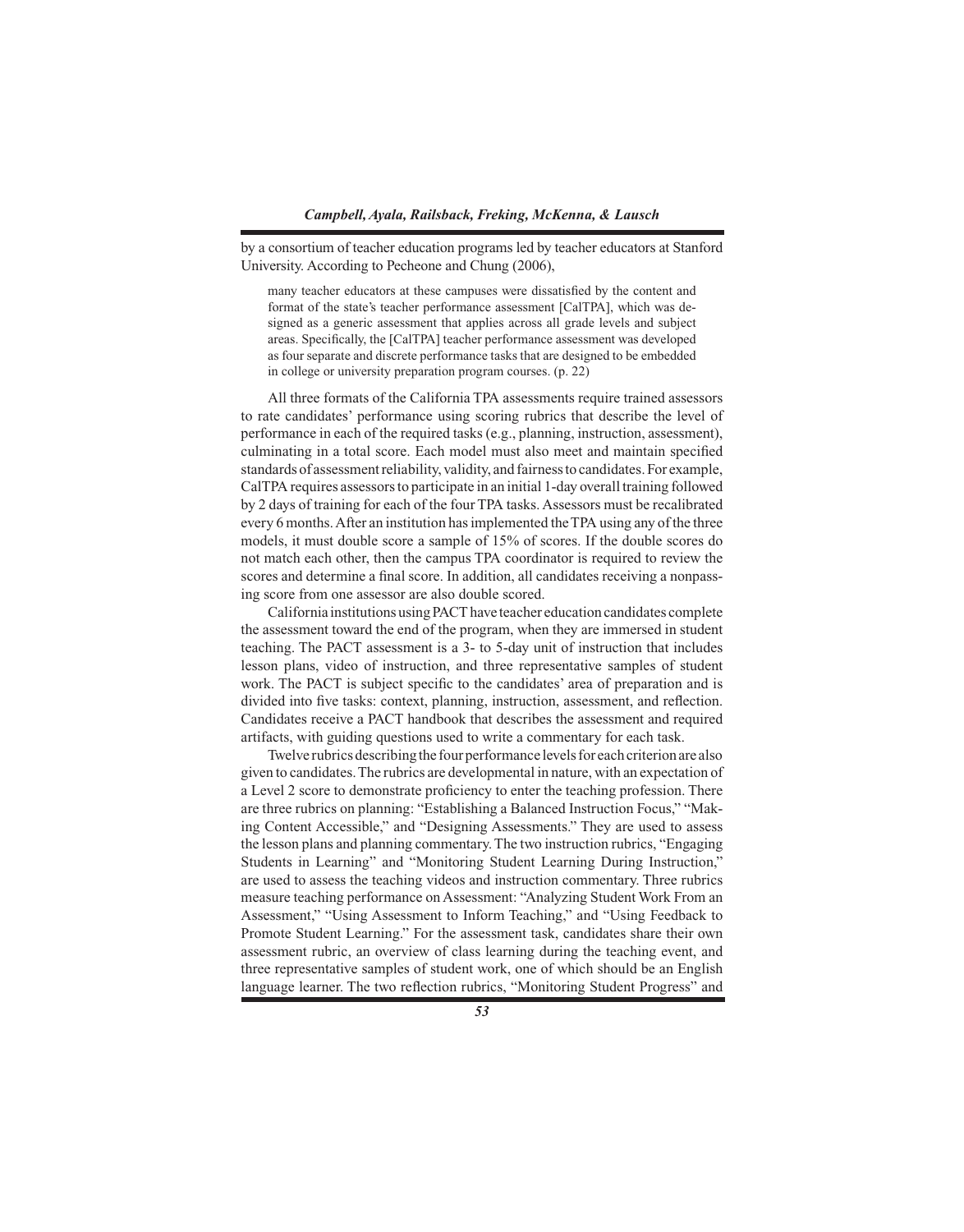"Reflecting on Learning," examine daily reflections provided by the candidate and reflection commentary. Finally, two rubrics measure candidate proficiency in developing their students' academic language: "Understanding Language Demands" and "Developing Students' Academic Language Repertoire." These rubrics measure teaching performance across the context, planning, instruction, assessment, and reflection tasks. There is no rubric for the context task.

Research articles and presentations at national conferences about PACT in California, and the growing demand for a national TPA, led to the formation of the Stanford Center for Assessment, Learning, and Equity (SCALE, 2013) and the edTPA (Darling-Hammond, 2010). The edTPA has been adopted by many educator preparation programs across the country and is required by many states for certification (American Association of Colleges for Teacher Education, 2014; Sato, 2014). Although Stanford University is the exclusive author and owner of the edTPA, the design and review team comprises more than 100 university faculty, national subject-matter representatives, and K–12 teachers.

Building and refining on the work of the PACT consortium, the edTPA has three tasks: planning, instruction, and assessment. Each task has five rubrics. Aspects of the PACT content and rubrics are embedded into each of the three edTPA tasks. For example, the context task in PACT is embedded into the planning task on the edTPA. It provides student demographic information of the classroom and school. The instruction task requires candidates to video subject-specific pedagogical approaches and integrates the recently adopted Common Core Standards and Next Generation Science Standards. The assessment task is very similar to PACT, with candidates submitting three representative samples of student work from one assessment in the teaching event. The reflection and academic language rubrics in PACT are embedded into all three of the edTPA tasks. Finally, the edTPA rubrics are scored on a 5-point scale to describe a greater range of teaching performance. States determine a minimum cumulative passing score.

# **Purpose and Development of the Study**

In 2011–2012, the CCTC convened a Teacher Advisory Panel, consisting of teachers, administrators, education faculty, and community stakeholders, to make recommendations regarding the direction of credentialing programs. One subgroup of the Teacher Advisory Panel reviewed the literature (i.e., Greatness by Design) and surveyed stakeholders of TPAs to discuss the value of TPA from the perspective of the candidate. The purpose of the present study was to examine newly employed teachers' perceptions of the value of TPAs. The following research questions guided the research:

1. To what degree did the TPA assignment enhance the teacher candidate's understanding of the many decision-making processes in teaching?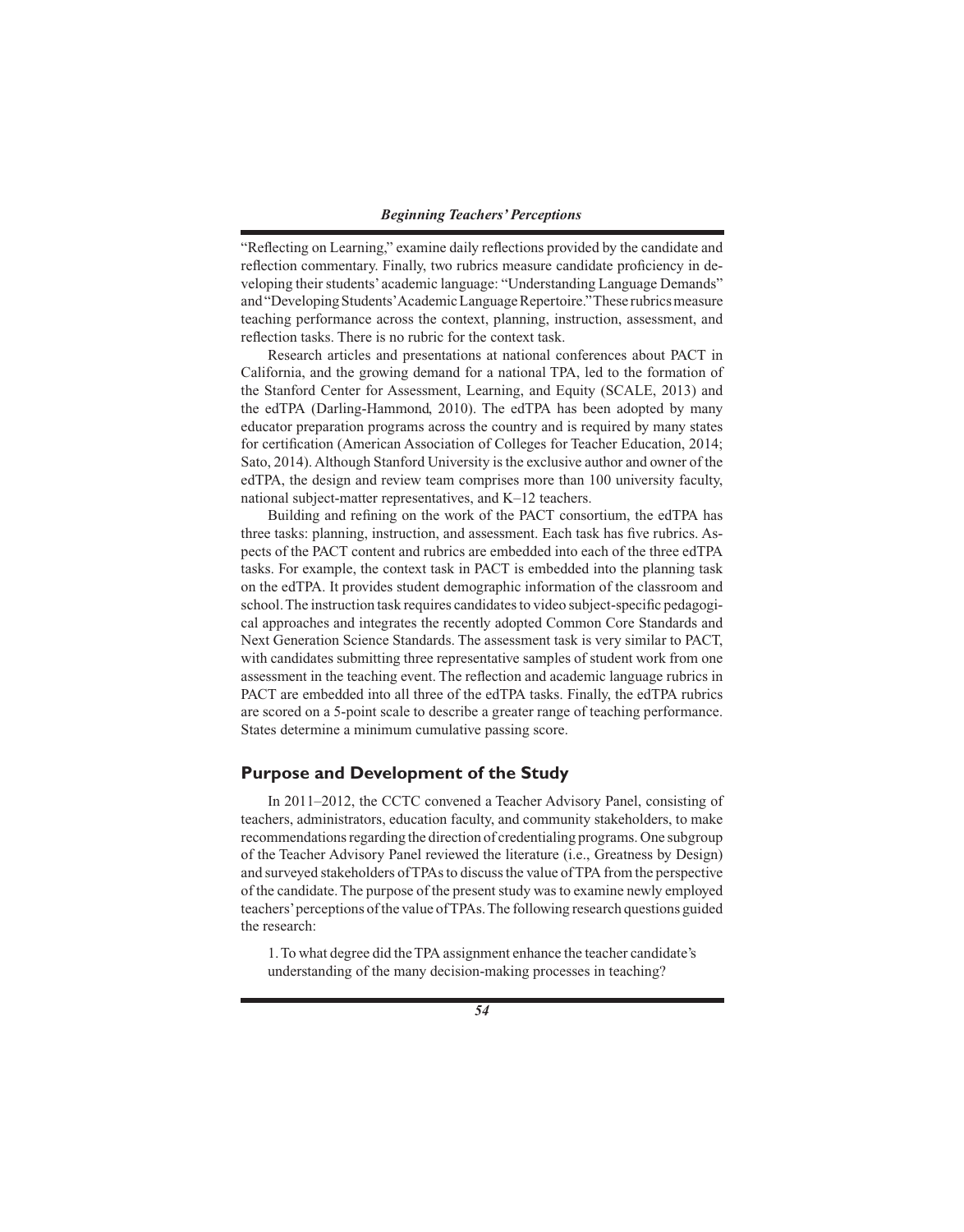2. To what degree did the TPA assignment convey the importance of postlesson evaluation and reflection on one's own teaching decisions?

3. To what degree did the TPA assignment enhance the teacher candidate's understanding of the implications of gathering and analyzing student data for instructional purposes?

4. To what degree did feedback given to the candidate provide more insight into the expectations of the teaching profession?

# **Review of the Literature**

The majority of published research on the CalTPA has focused on the PACT version and specifically on the rationale for this high-stakes authentic assessment (Darling-Hammond, Newton, & Wei, 2013), content validity and reliability (Duckor, Castellano, Téllez, Wihardini, & Wilson, 2014; Wilkerson, 2015), interrater reliability (Porter, 2010), and the relationship between supervisors' predictions of candidate scores (Sandholtz & Shea, 2012).

One study focused on the single-campus TPA at Fresno State (FAST). According to the authors, the FAST model was developed to collect assessment data for an upcoming NCATE visit (Torgerson et al., 2009).

One aspect of the PACT version are the embedded signature assessments, or ESAs, that are included in courses prior to student teaching. Larsen and Calfee (2005) described ESAs as "campus-specific assignments chosen from standard criteria that track a teacher candidate's growth over time" (p. 151). While the California state law requiring the TPA went into place in 2008, most California universities were piloting TPAs several years before that (Okhremtchouk, Newell, & Rosa, 2013). The benefit of this long-term operation now is that candidate scores on the PACT can be linked to their students as a value-added measure. Newton (2010) linked PACT scores with four separate value-added estimates for 14 first- and secondyear teachers with 259 students in third through sixth grades. For each additional point a teacher scored on PACT (evaluated on a 44-point scale), his or her students averaged a gain of one percentile point per year on the California Standards Tests as compared with similar students.

Little research has been published on the teacher candidates' views of these TPAs. One dissertation "examined survey responses of piloting and control group candidates before and after completing the PACT" in 2003–2004 (Chung, 2005, p. iv). Chung's findings suggest that the experience of completing the PACT promoted learning and growth in areas of teaching that were experiential gaps in the existing learning opportunities provided by the university and student teaching placements. Another study investigated 137 teacher education candidates' perceptions from one University of California campus (Okhremtchouk et al., 2009). Another single-campus study focused on analyzing test scores of 87 teacher certification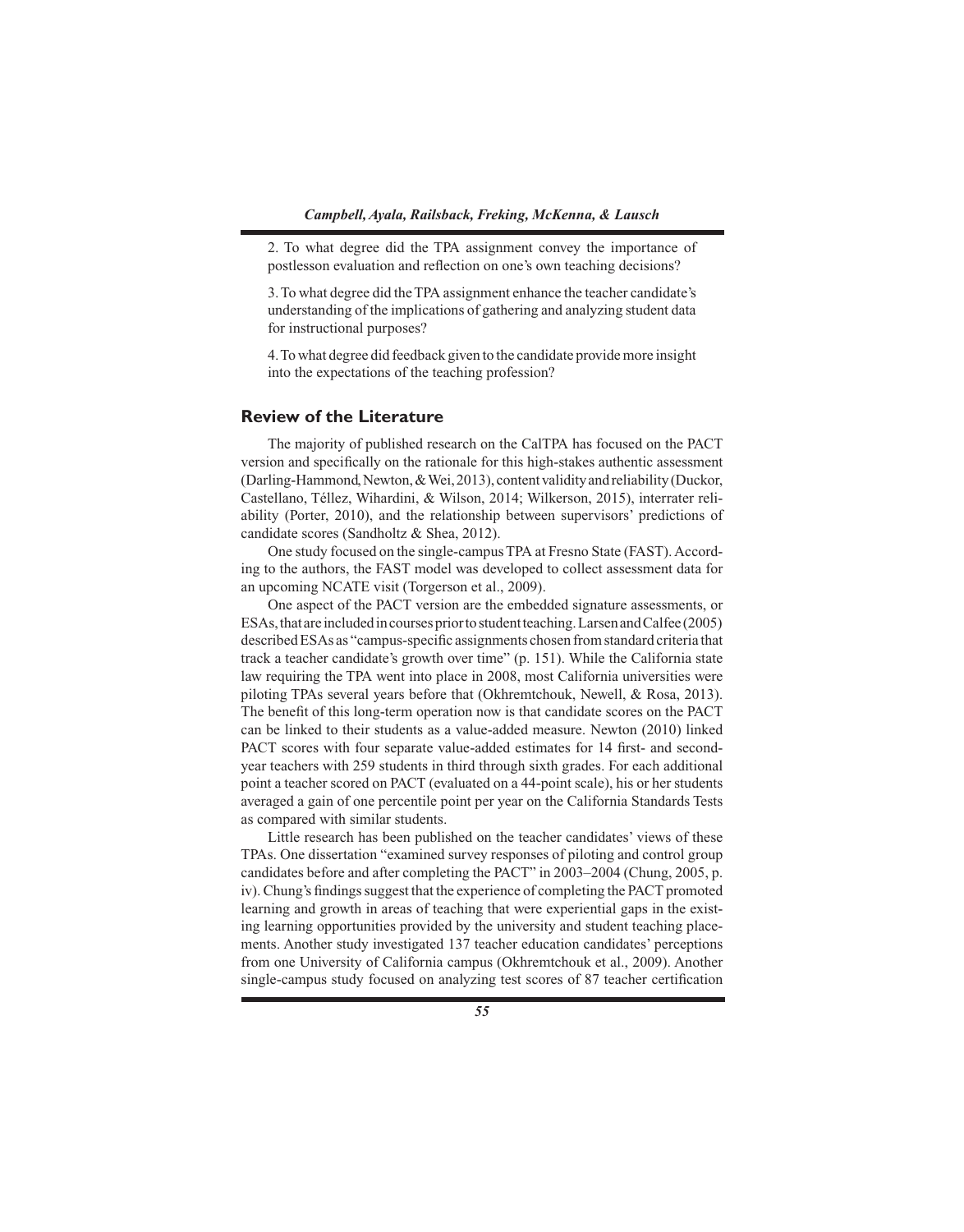candidates in a large university in southern California, starting with a cohort in 2004–2005 and subsequent cohorts in 3 consecutive academic years: 2005–2006, 2006–2007, and 2007–2008 (Verdi, Riggs, & Riggs, 2012). The Verdi et al. study did not include candidate perceptions. Still another single-campus study at a large public university in southern California focused on 106 candidates preparing for math and science teaching and compared 23 undergraduates and 83 postbaccalaureate candidates (van Es & Conroy, 2009). The majority of this study focused on content analysis of the PACT exam, but it did conclude with an exit survey that focused on a self-evaluation by candidates about how prepared they were for teaching. Now that California institutions have greater experience with implementing PACT, there have been more published articles, with one whole journal issue focused entirely on PACT (Lit & Lotan, 2013; Peck & McDonald, 2013; Sloan, 2013; Whittaker & Nelson, 2013). Two additional studies were published in 2005 in *The New Educator* that were focused on more recent PACT implementations (Bunch, Aguirre, & Téllez, 2015; Gainsburg & Ericson, 2015).

# **Perceived Value of Teaching Performance Assessment**

During the development of the PACT, the value of the TPA was discussed by developers and implementers (Pecheone & Chung, 2006). Two values stood out during these discussions. The first was the value to the program and the faculty of scoring the TPA to inform program improvement. The second value was the perceived value to the teacher candidate. A teacher candidate in the field would better understand the expectations of teaching by taking the TPA and would improve his or her effectiveness from feedback the candidate received about his or her TPA. Moreover, programs in California were expected to incorporate additional *key assessments*, known in some institutions as *signature assignments*, *embedded assignments*, or *content area tasks*, embedded into courses prior to the student teaching semester and in addition to the TPA to further enhance the program improvement value and teacher candidate improvement value. Though these expected values of the TPA were promoted, how much value these TPAs actually provided teacher candidates remains a question.

# **Research Methodology**

# *Data Collection*

This article utilized a mixed methods approach (Mertler & Charles, 2008). Both quantitative and qualitative data were collected via a 10-question survey using a Likert scale and an opportunity for open-ended comments from 1,000 participants.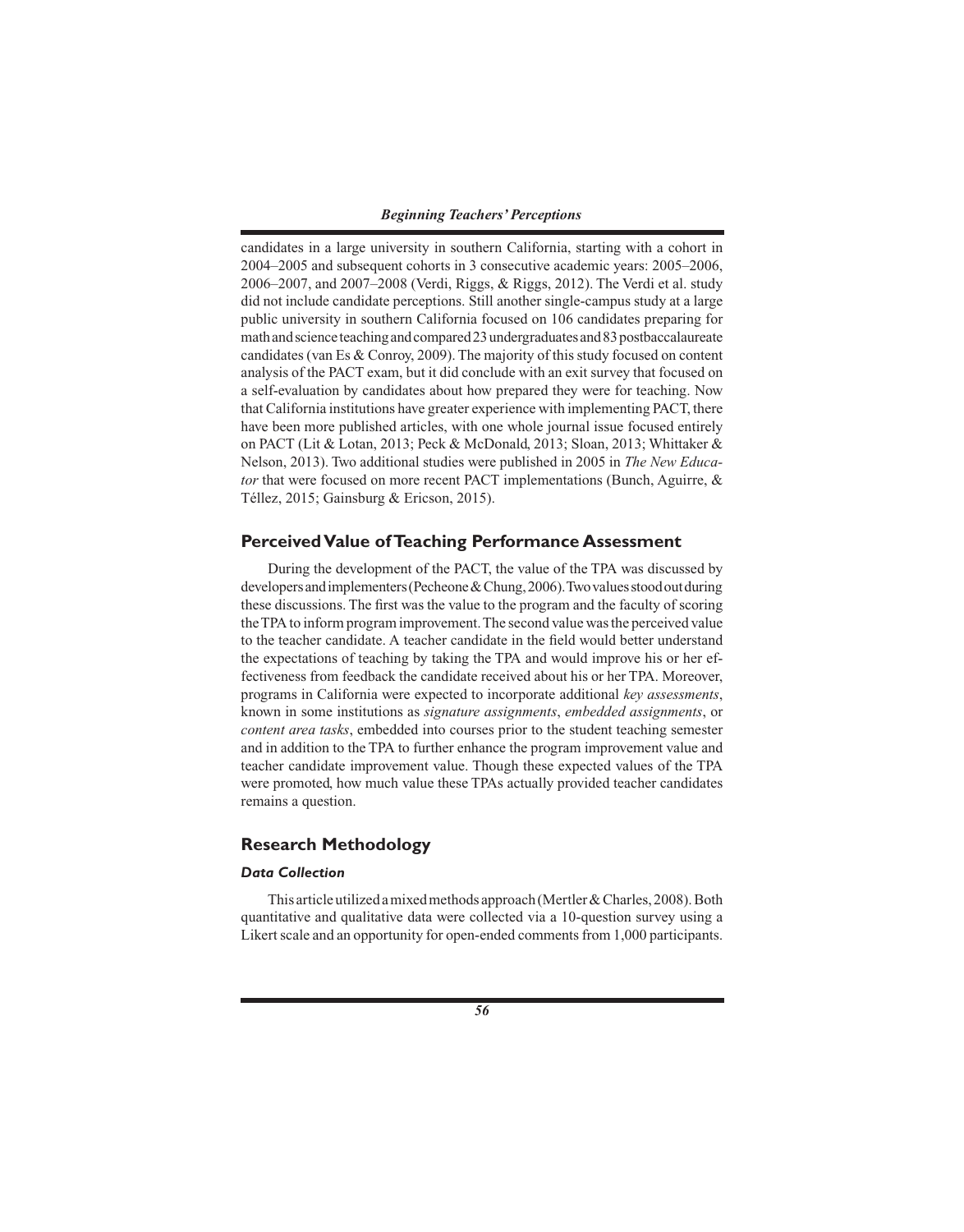### *Data Sources*

The demographic data gathered from survey respondents included the type of credential being sought, the type of university attended, and the TPA model completed (see Table 1).

Of the 1,000 survey respondents, more than 74% identified enrollment in either a single-subject or multiple-subject credentialing program. A small number of respondents (2%) also identified enrollment in a special education credentialing program, whereas nearly one-fourth of respondents did not identify the type of credentialing program they completed.

Survey respondents reported attending a private university (54%), whereas smaller numbers reported attending either a California State University (CSU; 38%) or University of California (UC) campus (6%). All respondents had completed one of the three models of TPA and been issued a California credential prior to taking the survey. The TPA model taken by respondents included the CalTPA (58%), PACT (16%), and FAST (2%). One-fourth of respondents did not identify the model of TPA they completed, leading researchers to believe that respondents did not know the model of TPA they had completed as a teacher candidate or had forgotten the name of the assessment by the time they participated in the survey.

The quantitative data gathered information on the type of credential respondents were seeking at the time of TPA completion; the type of university attended;

### **Table 1**

# *Respondent Credential Type, University Type, and Type of Teaching Performance Assessment Taken*

|                                | $\boldsymbol{n}$ | $\frac{0}{0}$            |  |
|--------------------------------|------------------|--------------------------|--|
| Credential                     |                  |                          |  |
| Single subject                 | 467              | 47                       |  |
| Multiple subject               | 533              | 53                       |  |
| Special education <sup>a</sup> | 45               | 5                        |  |
| University                     |                  |                          |  |
| University of California       | 57               | 6                        |  |
| California State University    | 375              | 38                       |  |
| Private                        | 544              | 54                       |  |
| Other                          | 24               | 2                        |  |
| <b>TPA</b>                     |                  |                          |  |
| CalTPA                         | 575              | 58                       |  |
| <b>PACT</b>                    | 157              | 16                       |  |
| <b>FAST</b>                    | 22               | $\mathfrak{D}_{1}^{(1)}$ |  |
| Do not know                    | 246              | 25                       |  |

Note. CalTPA = California Teaching Performance Assessment. FAST = Fresno Assessment of Student Teachers. PACT = Performance Assessment for California Teachers. TPA = teaching performance assessment.

a Students in special education also included multiple or single subjects.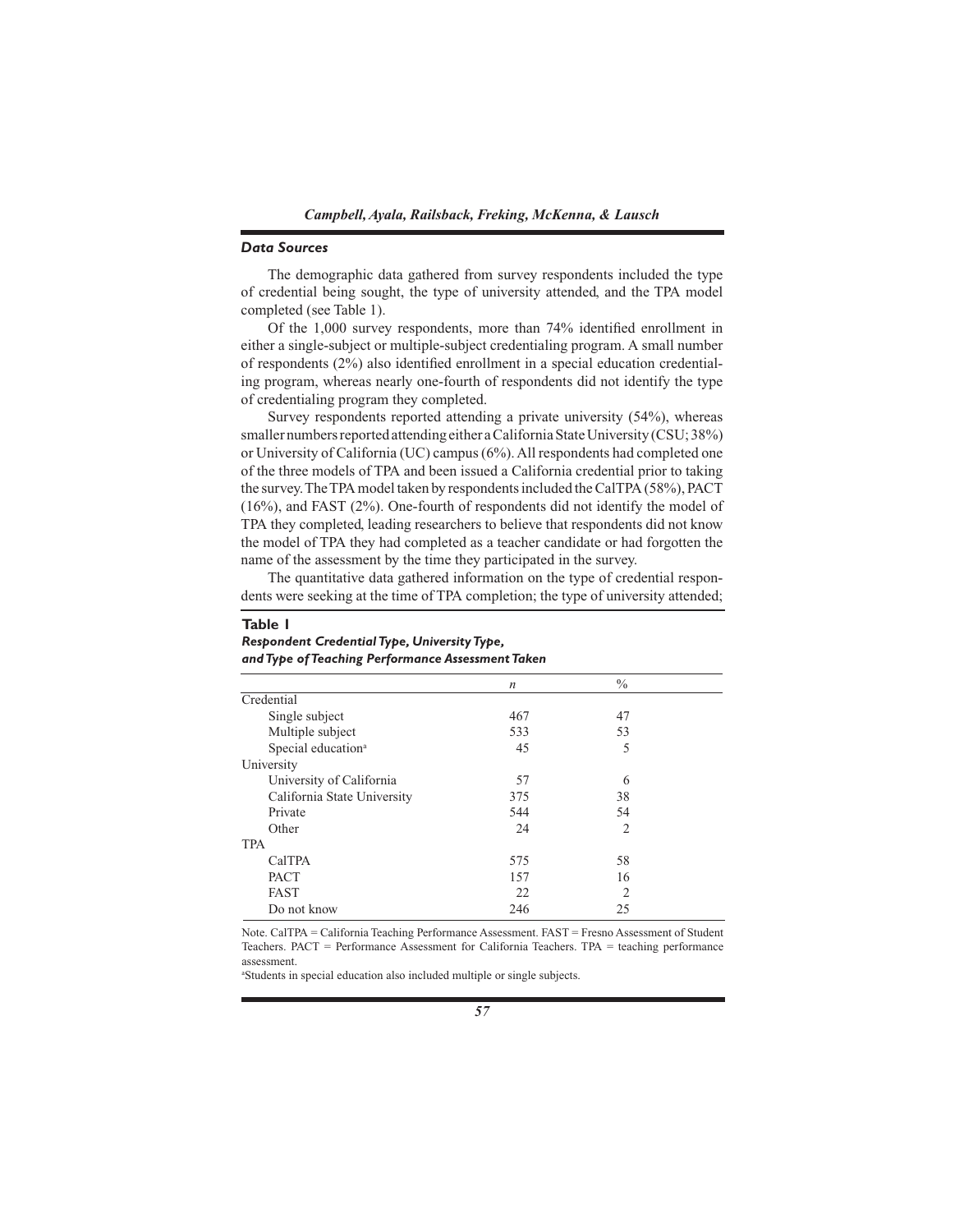to what degree the TPA did or did not enhance the respondent's understanding of distinct teaching aspects; and, if feedback was received, the degree to which that feedback was valuable. The qualitative data, gathered from the comments sections of the survey, further illustrated the positive and negative perceptions of the teacher candidates with regard to the TPA. The CCTC made available the e-mail addresses of Beginning Teacher Support and Assessment (BTSA) induction directors across California. Induction directors sent the survey to 1,200 newly credentialed preliminary elementary and secondary teachers who had completed TPA as one of the requirements of their preliminary teaching credential and who were participating in a beginning teacher induction program. As part of the panel, the research team created, piloted, and launched a survey about the value and efficacy of the TPA in October 2012. The survey asked teachers who were in their first or second year of teaching about the value, efficacy, and validity of the TPA they had completed in their credentialing program. Furthermore, these teachers were asked about the time commitment of the TPA and about any feedback they had received. The survey closed when 1,000 responses were reached on February 12, 2013.

### *Data Analysis*

The data were analyzed in two phases. In the first phase, the survey responses of the new teachers were reviewed and data were disaggregated across the two most common models of TPAs: the CalTPA and PACT. Because the FAST model only included 22 participants, or 2% of the sample, these were excluded from the quantitative analysis. Because each survey item allowed for comments, these were reviewed to understand the reasons why new teachers responded as they did. To best accomplish this, five researchers randomly selected 25 new teacher surveys and identified the themes in those responses. The research team used qualitative data analyzing techniques that suggest, "as you read through your data, certain words, phrases, patterns of behavior, subjects' ways of thinking, and events repeat and stand out. . . . These words and phrases are coding categories" (Bogan & Biklen, 2003, p. 161). Based on researcher consensus, the following themes emerged: value, quality of time, quantity of time, validity, suggestions, emotional reactions, and other (see Table 2).

Each research member then coded 200 student surveys. The codes from the teacher surveys were entered into the qualitative software program NVivo (QSR International, 2014). For each theme, teacher responses were aggregated across all surveys, reviewed for consistency, and reported out to display what the new teachers were communicating within each of the larger themes.

# **Results**

The results of the survey will be reported first for the CalTPA model, followed by results for the PACT model.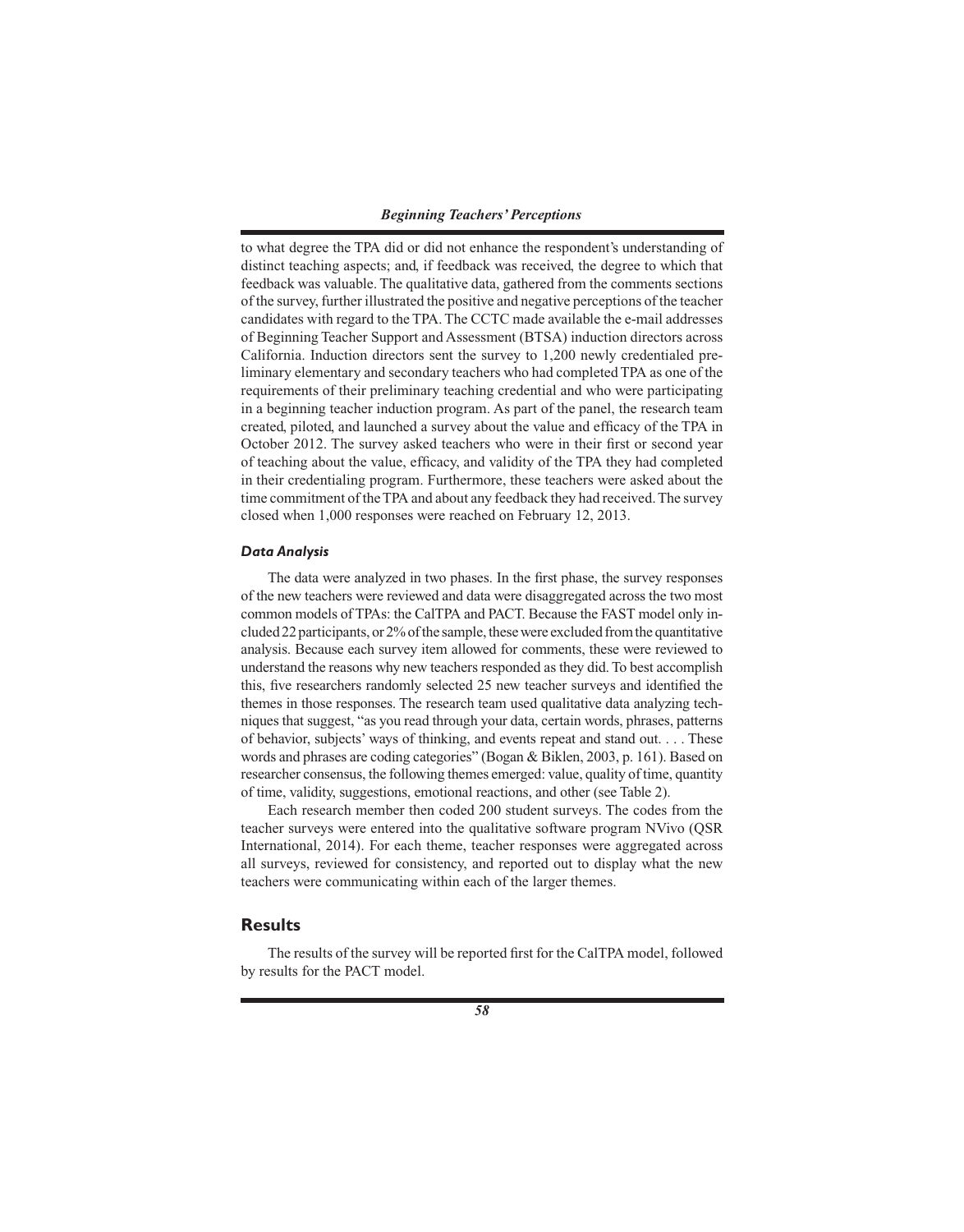# *CalTPA and Enhanced Understanding of Teacher Practices*

Respondents indicated whether they believed the CalTPA enhanced their understanding of three aspects of teaching: decision-making processes in teaching, postevaluation of teaching decisions, and gathering and analyzing data for instruction (see Table 3). The majority of respondents affirmed the CalTPA experience had enhanced their understanding of effective teaching practices across all three aspects to some degree, whereas 25% or less said they had experienced no enhanced understanding of teaching practices. Thirty-five percent affirmed enhanced understanding in decision-making processes in teaching to an "adequate or significant degree." Thirty-nine percent said CalTPA "somewhat" enhanced their understanding of the decision-making processes.

Additionally, 44% affirmed enhanced understanding of postevaluation of teaching decisions to an "adequate or significant degree," whereas 33% said CalTPA

| Theme            | Definition                                                                                                                                                                                                                                                                                                                                       |
|------------------|--------------------------------------------------------------------------------------------------------------------------------------------------------------------------------------------------------------------------------------------------------------------------------------------------------------------------------------------------|
| Value            | Does the statement contain information about the candidate's opinion<br>or perception that the TPA is of good value or not? Example: "Too<br>much paperwork."                                                                                                                                                                                    |
| Quality of time  | Does the statement contain language as to the quality of the time?<br>Example: "It took a lot of time that could have been better spent<br>working for or with students" or "a waste of time."                                                                                                                                                   |
| Quantity of time | Does the statement refer to the amount of time that the TPA took?<br>Example: "TPAs are incredibly time consuming."                                                                                                                                                                                                                              |
| Validity         | Does the statement made attend to the relationship between teaching,<br>pedagogy, and the TPA? Do candidates feel that it is a good tool<br>for learning about teaching? Do candidates feel that the TPA has nothing<br>to do with teaching? Example: "I found it valuable to watch the video<br>of myself teaching and reflect on my delivery." |
| Suggestions      | Does the candidate's response offer any suggestions about how to<br>change the TPA to improve it? Example: "Wish that I would have<br>gotten more feedback about my TPA."                                                                                                                                                                        |
|                  | Emotional reaction Does the response contain an emotional component that gives<br>insight into the state of mind of the candidate? Example: "The<br>whole thing was worthless and very stressful."                                                                                                                                               |
| Other important  | Does the response contain something we have not yet identified?<br>If so, then code as "other important."                                                                                                                                                                                                                                        |

**Table 2** *Coding Themes Found in Survey Responses*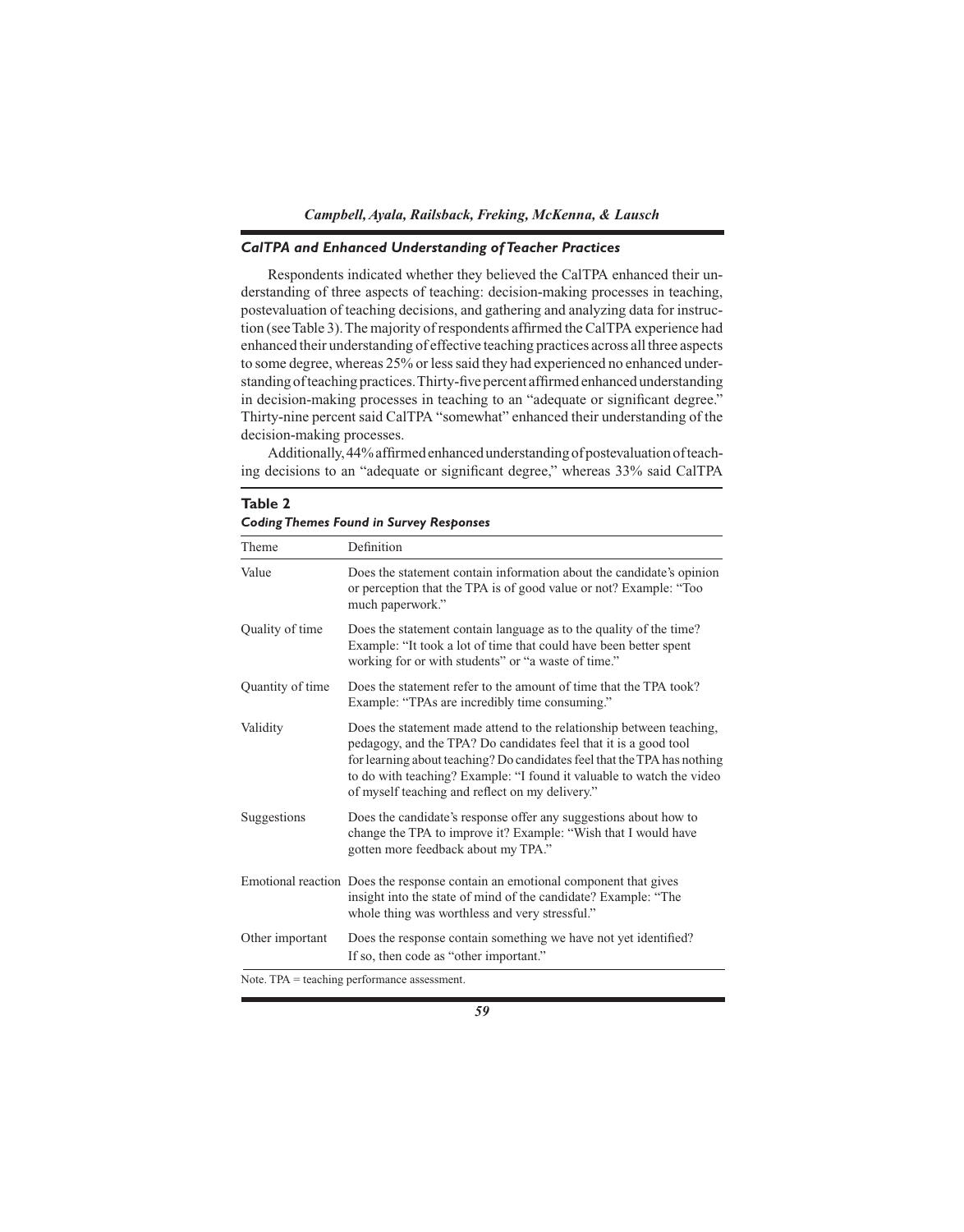enhanced their understanding "somewhat" in this category. Forty-seven percent said the CalTPA enhanced their understanding in gathering and analyzing data for instruction to an "adequate or significant degree," whereas 34% said CalTPA enhanced their understanding "somewhat" in this category.

### *PACT and Enhanced Understanding of Teacher Practices*

Table 3 also indicates whether respondents believed the PACT had enhanced their understanding in the three teaching aspects: decision-making processes in teaching, postevaluation of teaching decisions, and gathering and analyzing data for instruction. In each case, the majority of respondents affirmed that the PACT experience had enhanced their understanding of effective teaching practice across all three aspects to some degree, whereas 9% or less asserted that they had experienced no enhanced understanding of teaching practices. Fifty-three percent affirmed an enhanced understanding of decision-making processes for teaching to an "adequate or significant degree." Thirty-eight percent said PACT enhanced their understanding "somewhat" in this category. More than 61% of respondents affirmed enhanced understanding of postevaluation of teaching decisions to an "adequate or significant degree," whereas 34% said PACT enhanced their understanding "somewhat" in this category. A similar number of respondents, 60%, said the PACT enhanced their understanding in gathering and analyzing data for instruction to an "adequate or significant degree," whereas 34% said PACT enhanced their understanding "somewhat" in this category. Only 9%, 4%, and 6%, respectively, reported that the

|                            | Degree to Which the Cal I PA and PAC I Enhanced Understanding of leaching Practices |                                        |                  |      |                  |                                                                                      |  |
|----------------------------|-------------------------------------------------------------------------------------|----------------------------------------|------------------|------|------------------|--------------------------------------------------------------------------------------|--|
|                            |                                                                                     | Decision-making<br>process in teaching |                  |      |                  | Postevaluation of Gathering and analyzing<br>teaching decisions data for instruction |  |
| Degree of<br>understanding | $\boldsymbol{n}$                                                                    | $\%$                                   | $\boldsymbol{n}$ | $\%$ | $\boldsymbol{n}$ | $\%$                                                                                 |  |
| CalTPA                     |                                                                                     |                                        |                  |      |                  |                                                                                      |  |
| Significant                | 88                                                                                  | 9                                      | 124              | 12   | 143              | 14                                                                                   |  |
| Adequate                   | 260                                                                                 | 26                                     | 317              | 32   | 332              | 33                                                                                   |  |
| Somewhat                   | 395                                                                                 | 40                                     | 332              | 33   | 335              | 34                                                                                   |  |
| Not at all                 | 256                                                                                 | 26                                     | 227              | 23   | 190              | 119                                                                                  |  |
| <b>PACT</b>                |                                                                                     |                                        |                  |      |                  |                                                                                      |  |
| Significant                | 236                                                                                 | 24                                     | 255              | 25   | 242              | 24                                                                                   |  |
| Adequate                   | 293                                                                                 | 29                                     | 363              | 36   | 363              | 36                                                                                   |  |
| Somewhat                   | 382                                                                                 | 38                                     | 338              | 34   | 338              | 34                                                                                   |  |
| Not at all                 | 89                                                                                  | 9                                      | 44               | 4    | 57               | 6                                                                                    |  |

# **Table 3**  *Degree to Which the CalTPA and PACT Enhanced Understanding of Teaching Practices*

Note. CalTPA = California Teaching Performance Assessment. PACT = Performance Assessment for California Teachers.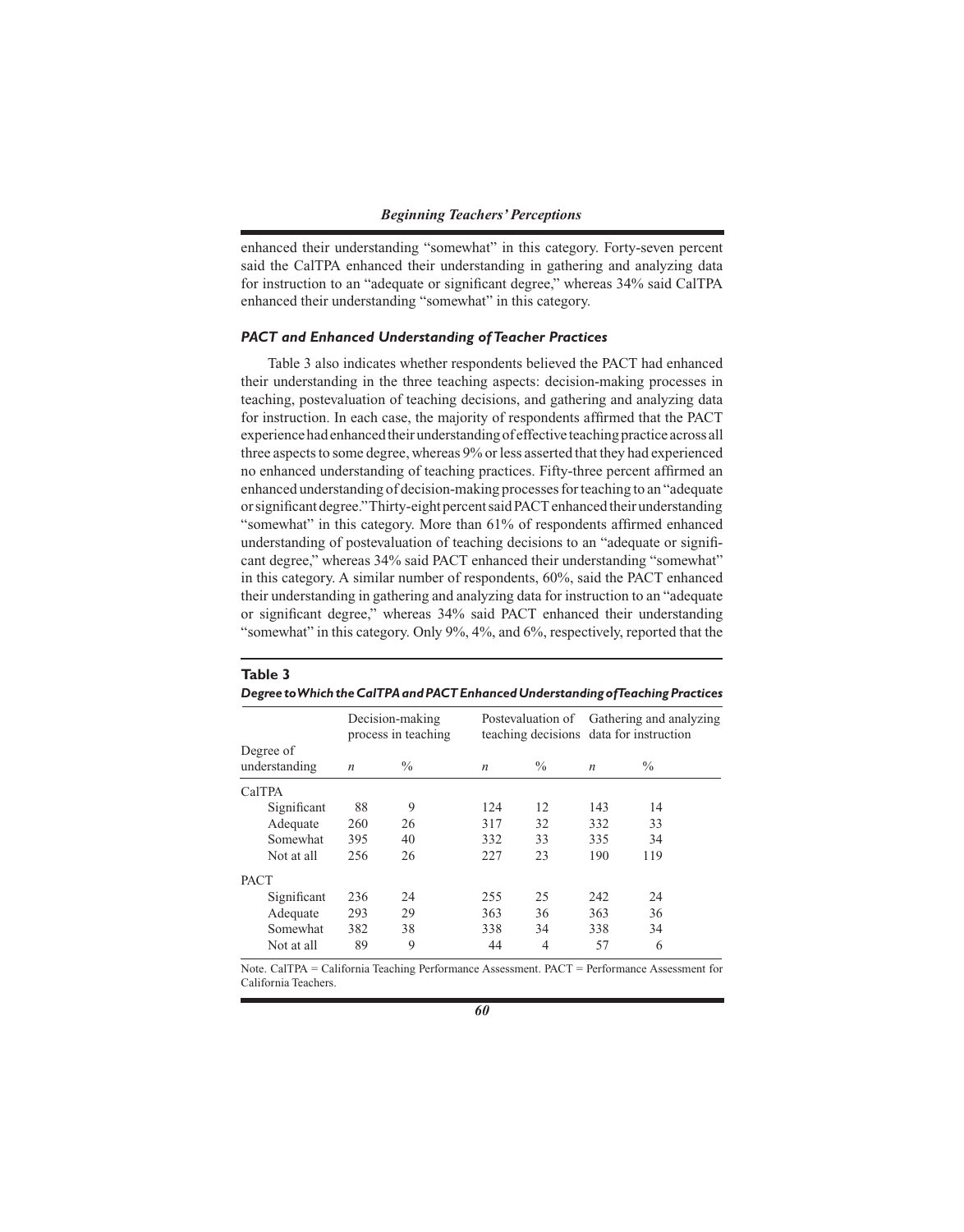PACT assessment did not enhance their understanding of these effective teaching practices at all.

In conclusion, survey data showed that the TPA experience, regardless of the model, enhanced understanding of teacher practices in three aspects: decision-making processes in teaching, postreflection of teaching decisions, and gathering and analyzing data to inform instruction. However, although both CalTPA and PACT users reported enhanced understanding as a result of the TPA experience, PACT users indicated a greater impact on their teaching practices than did CalTPA users.

### *TPA and Clinical Practice Experience*

To obtain beginning teacher perceptions of the relationship between completing TPA and a successful clinical practice experience, two questions were asked. The first asked teachers to reflect on their perception at the time of student teaching, and the second asked them to see if their opinion afterward was different. Table 4 reports a cross-tabulation of TPA perceptions at the time of student teaching by the four models. A chi-square test of significance revealed a statistically significant relationship between candidates' perceptions and type of TPA,  $\chi^2$  (3) = 8.837, *p* < .05.

Table 4 also compares the looking back perspective by the four models and was not statistically significant  $(p < .072)$ . A second analysis was completed selecting just the three models that students identified and eliminating the "don't know" category. This second analysis was significant at the *p* < .05 level.

For the CalTPA group, more than 75% of respondents reported during the clinical practice portion of their teacher credential program that they felt the CalTPA "took away" from the clinical practice experience. When later reflecting on the value of

#### **Table 4**

*Cross-Tabulation of Perceptions of TPA Taking Away or Enhancing Clinical Practice Experience by TPA Model*

|                           |                     | TPA completed, $n$ (%) |                   |                         |           |
|---------------------------|---------------------|------------------------|-------------------|-------------------------|-----------|
|                           | CalTPA <sup>a</sup> | PACT <sup>b</sup>      | FAST <sup>c</sup> | Don't know <sup>d</sup> | Total     |
| At the time <sup>e</sup>  |                     |                        |                   |                         |           |
| Enhanced                  | 141(25%)            | 53 (34%)               | $8(36\%)$         | 79 (32%)                | 281 (28%) |
| Took away                 | 434 (76%)           | 104(66%)               | $14(64\%)$        | 167(68%)                | 719 (72%) |
| Looking back <sup>f</sup> |                     |                        |                   |                         |           |
| Enhanced                  | 209(36%)            | 75 (48%)               | $8(36\%)$         | 92(37%)                 | 384 (38%) |
| Took away                 | 366 $(64%)$         | 82 (52%)               | 14(64%)           | 154(63%)                | 616(62%)  |

Note. N = 1,000. CalTPA = California Teaching Performance Assessment. FAST = Fresno Assessment of Student Teachers. PACT = Performance Assessment for California Teachers. TPA = teaching performance assessment.

 ${}^{a}N$  = 575.  ${}^{b}N$  = 157.  ${}^{c}N$  = 22.  ${}^{d}N$  = 246.  ${}^{e}*\chi^{2}$  (3) = 8.837, *p* < .05.  ${}^{f}\chi^{2}$  (3) = 6.995, *p* < .072.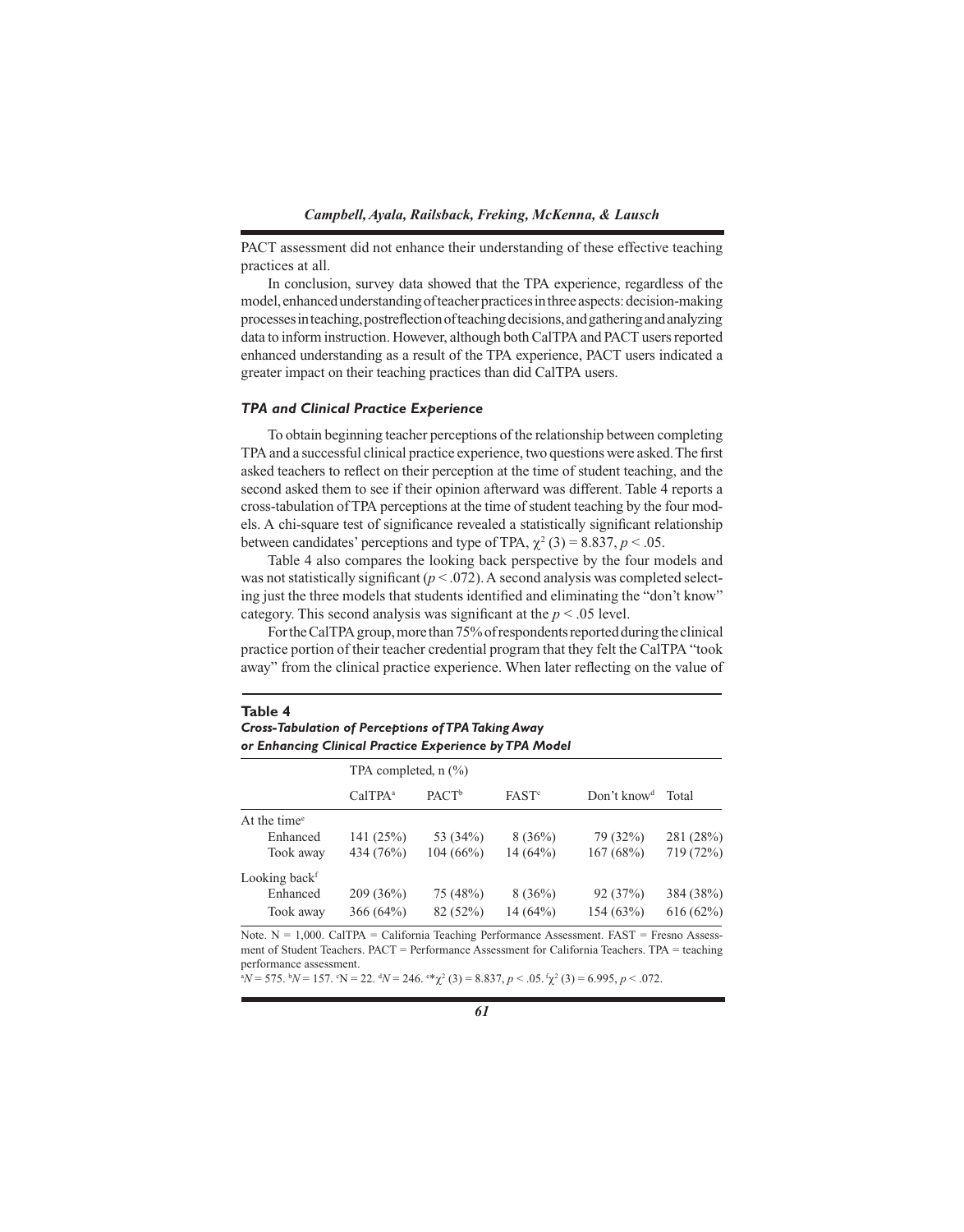the CalTPA during clinical practice, 64% still reported the CalTPA "took away" from their clinical practice experience (see Table 4). Only 24% of respondents felt the CalTPA enhanced their experience in their clinical practice assignments at the time they were taking it, and 36% affirmed that the assessment did enhance their experience as they now look back.

# *PACT and Clinical Practice Experience*

Sixty-six percent of PACT users reported that taking the TPA during clinical practice "took away" from their experience. Though PACT users responded more favorably to the TPA in hindsight of having completed the TPA, 52% still reported the TPA "took away" from their teaching experience while they were in their clinical practice assignments (see Table 4).

In summary, when asked to assess whether the TPA enhanced or took away from their clinical practice experience, as perceived both *at the time* and *looking back*, the majority of both CalTPA and PACT users reported that the TPA "took away" from their clinical experience. The beginning teachers who utilized the FAST model at Fresno State, though a very small group (*n* = 22), responded similarly to both CalTPA and the overall percentage of 62%. The large group of students who did not identify their model on the survey also had very similar results to both the CalTPA and the overall percentage of the entire sample. PACT users gave a more favorable response than did users of any of the other three models.

### *CalTPA and Feedback*

The majority of CalTPA respondents (61%) had not received any feedback from their credentialing programs about their TPA other than a passing or nonpassing score. Of those who did receive feedback, 27% felt the feedback they received was somewhat valuable, and 48% stated the feedback received was adequately or significantly valuable. Twenty-five percent felt the feedback received was "not at all" valuable to understanding effective teaching practices.

### *PACT and Feedback*

Like the CalTPA respondents, the majority of PACT respondents (69%) had not received any feedback from their credentialing programs about their TPA other than passing or nonpassing scores. Respondents who had received feedback reported that the feedback was valuable, with 55% stating that the value was significant to adequate, whereas 31% felt the feedback was somewhat valuable and 14% reported that the feedback was "not at all" valuable to their understanding of effective teaching practices.

Consistent to both TPA models, most respondents were unable to report on the value of feedback because the majority of survey participants reported that they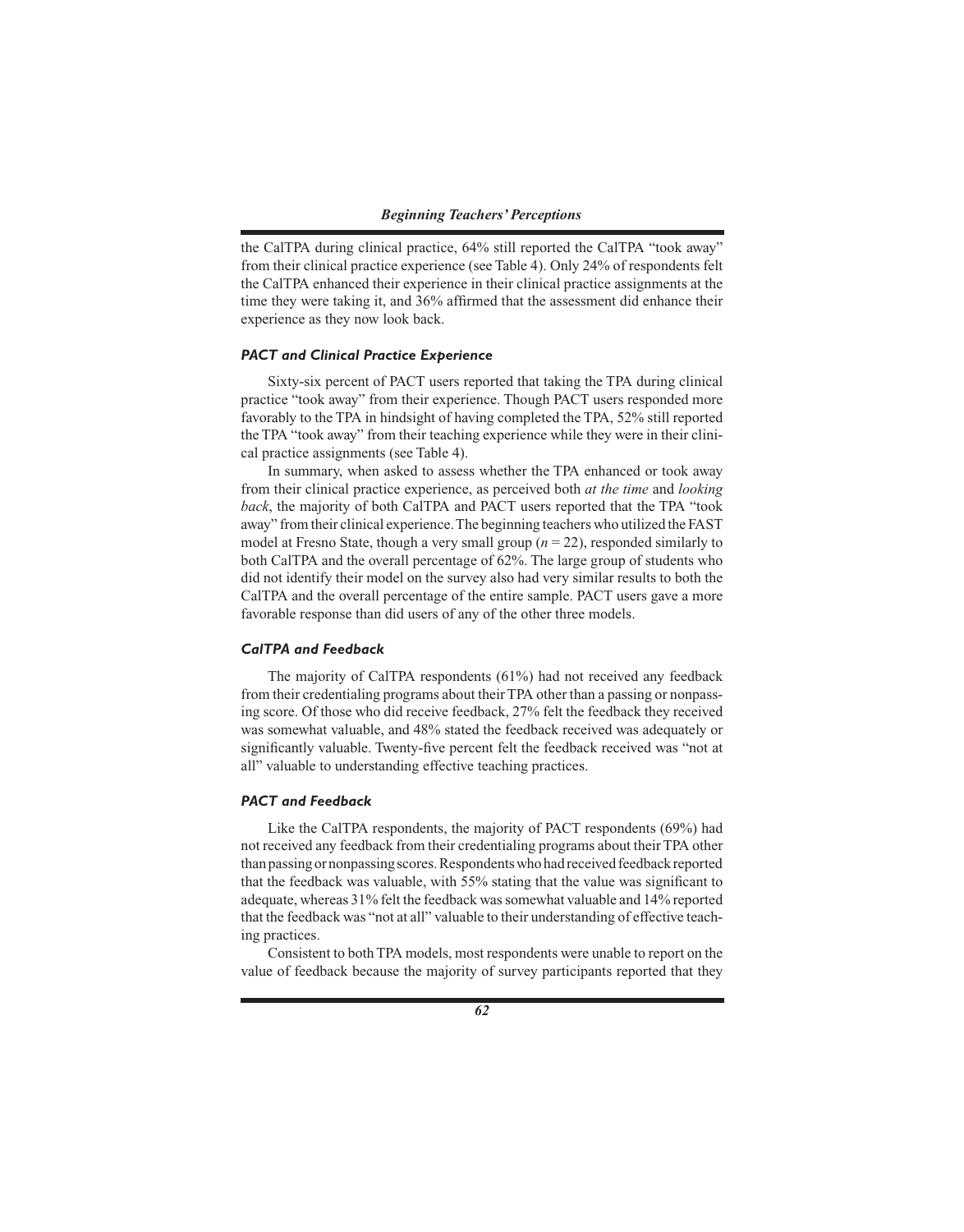did not receive any feedback from their TPA evaluators. Overall, fewer PACT users received feedback than did CalTPA users. However, both CalTPA and PACT users who did receive feedback on their TPAs affirmed its positive value, though PACT users responded more favorably than CalTPA users on the value of the feedback received.

# *Elaborating on the Qualitative Findings*

Researchers were able to extract clear and common themes from the 1,983 comments collected across both of the TPA models. In Table 5, the node in the left column refers to the reoccurring themes as identified by the candidate respondents: the source was how many respondents commented on that theme and the reference was the total number of times the theme was referred to across all responses. Each of the narrative files was coded to distinguish between the types of California institutions and the TPA model a campus used. In the narrative examples used in this

| Node                      | Source         | No. references |
|---------------------------|----------------|----------------|
| Value                     |                |                |
| Negative                  | 133            | 317            |
| Positive                  | 74             | 120            |
| Equal                     | $\overline{2}$ | $\overline{2}$ |
| Quantity of time          |                |                |
| Negative                  | 85             | 116            |
| Positive                  | 1              | 1              |
| <b>Emotional</b> reaction |                |                |
| Negative                  | 59             | 90             |
| Positive                  | $\overline{2}$ | $\overline{2}$ |
| Equal                     | $\mathbf{1}$   | $\mathbf{1}$   |
| Validity                  |                |                |
| Negative                  | 30             | 49             |
| Positive                  | 67             | 93             |
| Equal                     | 1              | 1              |
| Quality of time           |                |                |
| Negative                  | 115            | 200            |
| Positive                  | 29             | 44             |
| Other important           |                |                |
| Negative                  | 4              | $\mathfrak s$  |
| Positive                  | 1              | 1              |
| Suggestion                | 41             | 46             |

**Table 5** *Student Responses Identified According to Node, Source, and Reference*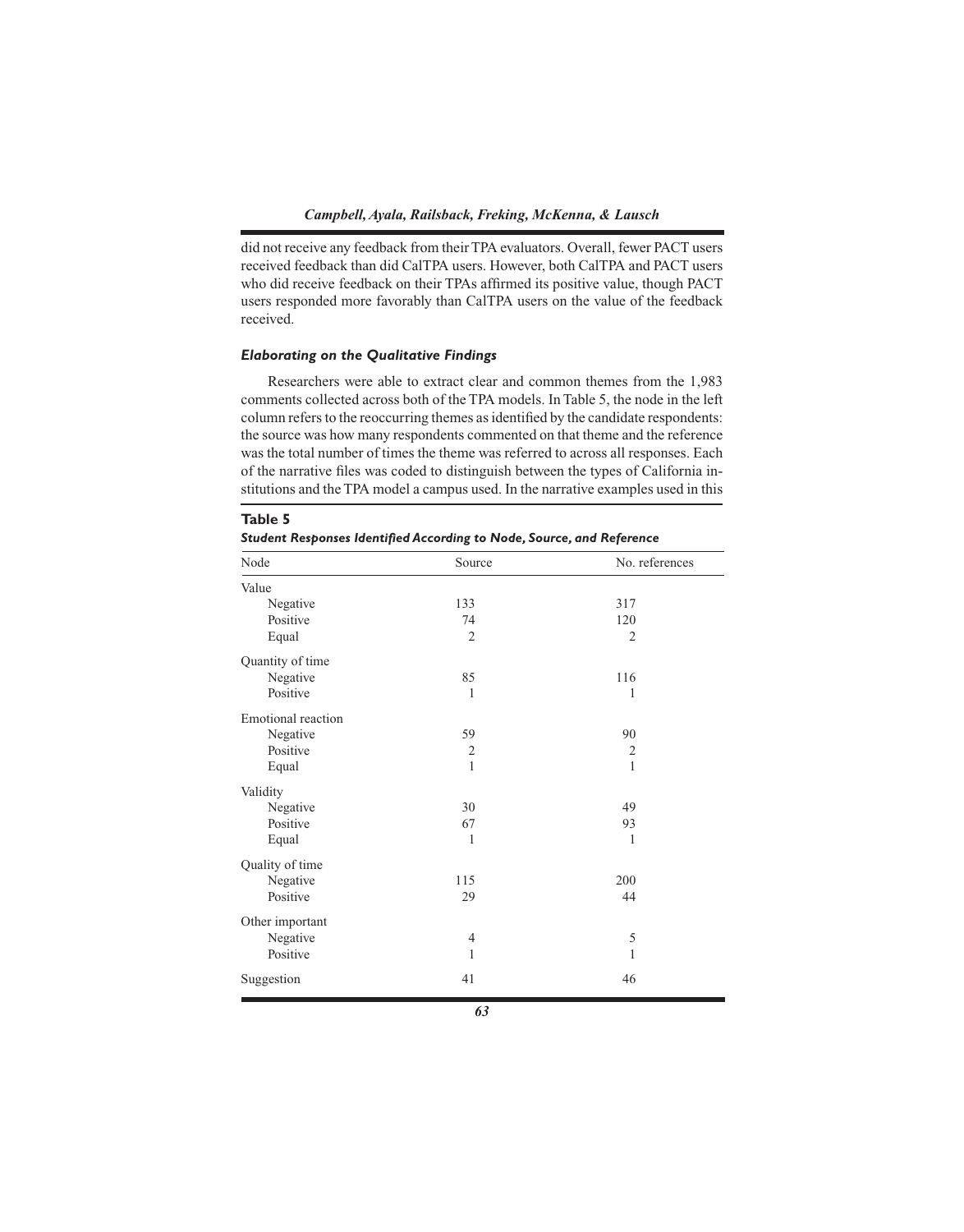portion, the first letter specifies type of campus ( $U = UC$ ;  $C = CSU$ ;  $P = private$ ). The second letter specifies the TPA model ( $P = PACT$ ;  $T = CATPA$ ). For example, a file coded 0974UP would mean UC and PACT. The numbers preceding the two letters refer to the randomly assigned number for the file.

### *Value of the TPA Based on the Qualitative Data*

The value of the TPA, regardless of the model, was not obvious to many TPA users. When the responses were analyzed for this theme, more candidates responded negatively ( $n = 133$ ) than positively ( $n = 74$ ), and those who responded negatively repeated this theme almost three times as often  $(n = 317)$  as the positive references (*n* = 120). Beyond the number of times students responded negatively or positively around the theme of value, there were recurring subthemes within the larger category of value seen by candidates.

One reoccurring subtheme in the category of value was the relationship between what teacher candidates do with TPAs in their credentialing programs and what beginning teachers experienced in their BTSA inductions. Newly credentialed teachers in California participate in a 2-year BTSA program offered either through the district or county office of education and, at successful conclusion, are recommended to CCTC for their clear credential. While it might be assumed that the connection between TPA and BTSA programs would be developed somewhat consistently across the state, the responses of candidates were not uniform. Although respondents were frustrated at having to repeat the TPA experience later as a BTSA participant, some had a more positive experience moving from TPA to BTSA. More positive views of the link between TPA and BTSA were "I felt like the TPAs prepared me adequately for BTSA" (0974UP) and "TPA has helped me with my BTSA program and knowing how to gather information" (0888CP).

Some responses provided alternative views of the TPA experience. One respondent stated,

I feel that gathering and analyzing data was what I was doing in my credential program. . . . This additional TPA assignment/requirement was just an additional hoop to jump through when I was already overwhelmed at being in a classroom for the first time. Then to have to do the same sort of exercise again with BTSA is too much. No other profession has so many requirements to show mastery. It's too much. (0121UC)

Though many student teachers reported being stressed out during the experience, many saw the value of TPA as guiding them toward more effective teaching. One respondent said, "It was a complement to what I was doing in the classroom and it made it easier to teach after the case studies were completed. It was like a recipe for success" (0571UC).

A number of the respondents who reported positive value in the TPA saw the connection between lesson planning and student assessment. One responded, "How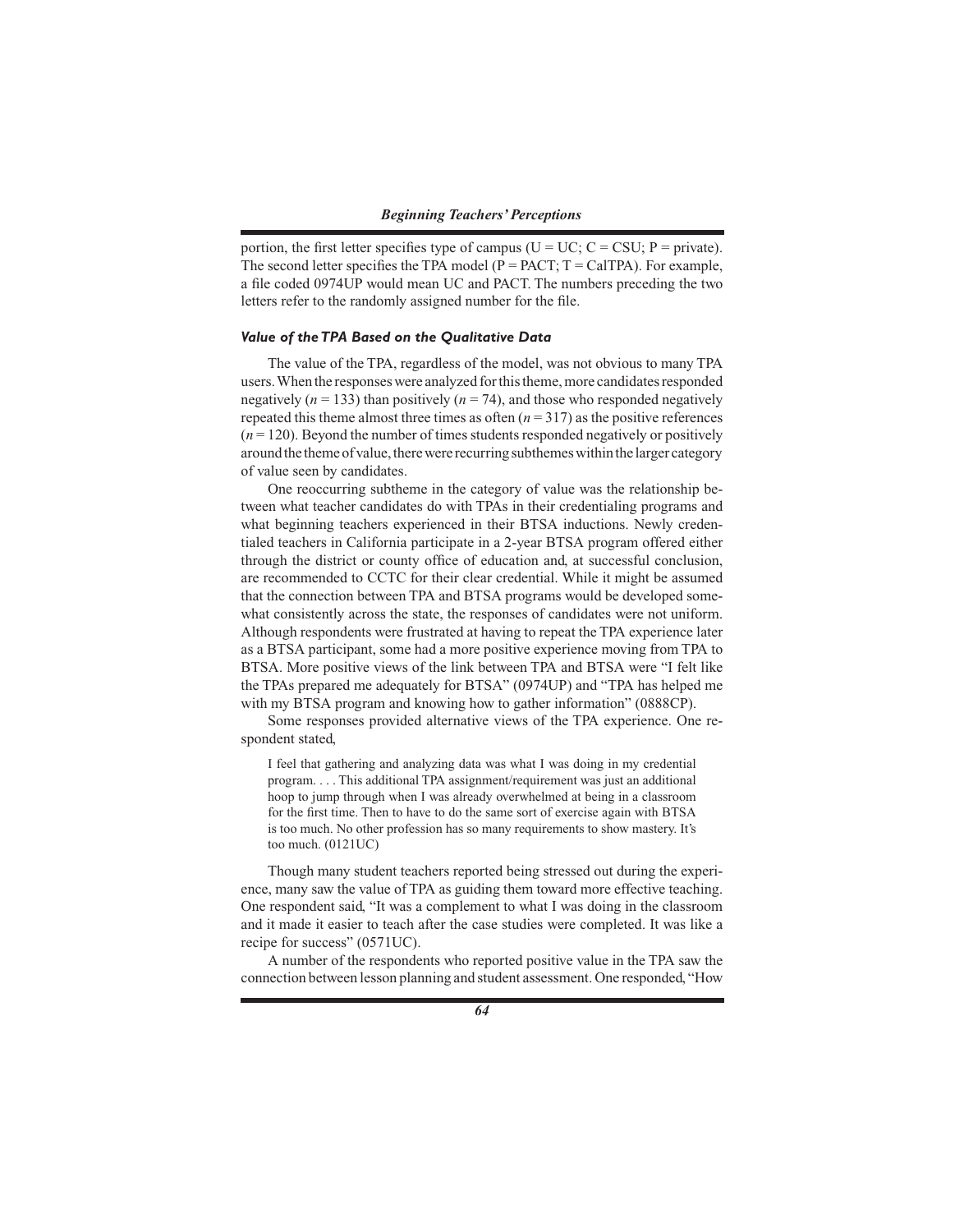to backwards design lessons and track student data was beneficial" (0816UP). Another positive aspect of the TPA was the requirement to videotape themselves in a classroom during student teaching, evaluate their own performance, and be evaluated by the TPA assessor. One respondent said, "Because I was required to analyze student data and video myself teaching, watching myself on video was eye opening" (0430UC).

### *Quantity of Time*

Overwhelmingly, respondents reported that the assessment required an average of 22 hours to complete. Responses analyzed for this theme showed that many had more negative feelings ( $n = 85$ ) than positive feelings ( $n = 1$ ) about time spent on TPAs. They shared various versions of the sentiment "TPAs are incredibly time consuming" (0411CP). The direct result of time consumption on an external task meant to candidates that they were unable to spend adequate time preparing for essential "in-class" requirements, especially when student teaching.

Respondents stated that they felt unprepared for their student teaching, which led to negative experiences, both physical and emotional. One respondent stated, "It took my time away from planning and reflecting on lessons for student teaching and made me feel more stressed out" (0404CP). More specifically, at the same time as the TPA experience took away from a candidate's in-class preparation time and enhanced an already stressful situation, numerous candidates also commented that content they prepared for their TPAs only served their student teaching responsibilities in an extremely limited manner. One reported, "TPAs had a lot of work/ questions that only pertained to one lesson plan" (0434CC). One solution offered by a small but significant group of candidates was to decrease time spent on TPAs by eliminating redundancy within the assessment. A respondent succinctly described the TPA experience in relation to quantity of time by stating,

The idea behind the TPA is good and I can see the value. In practice, however, the TPA took so much time it did not enhance the experience at all. A much shorter version without the redundancy of questions would probably have been more helpful. (0483UP)

# *Validity*

The area of validity also generated positive comments. The most straightforward comment for validity of the assignment was "this assessment is valid with regards to being an effective teacher" (0427UP). The most common positive comments in the area of validity were around the practice of reflection, such as "constant reflection and data analysis is important to the teaching profession" (0404CP) and "it helped me be a reflective teacher and understand a teacher's job better" (0587CP). Less frequent but repeated by many confirming the validity of the assessment were "TPA taught me the importance of differentiation" (0444UP) and "to this day I still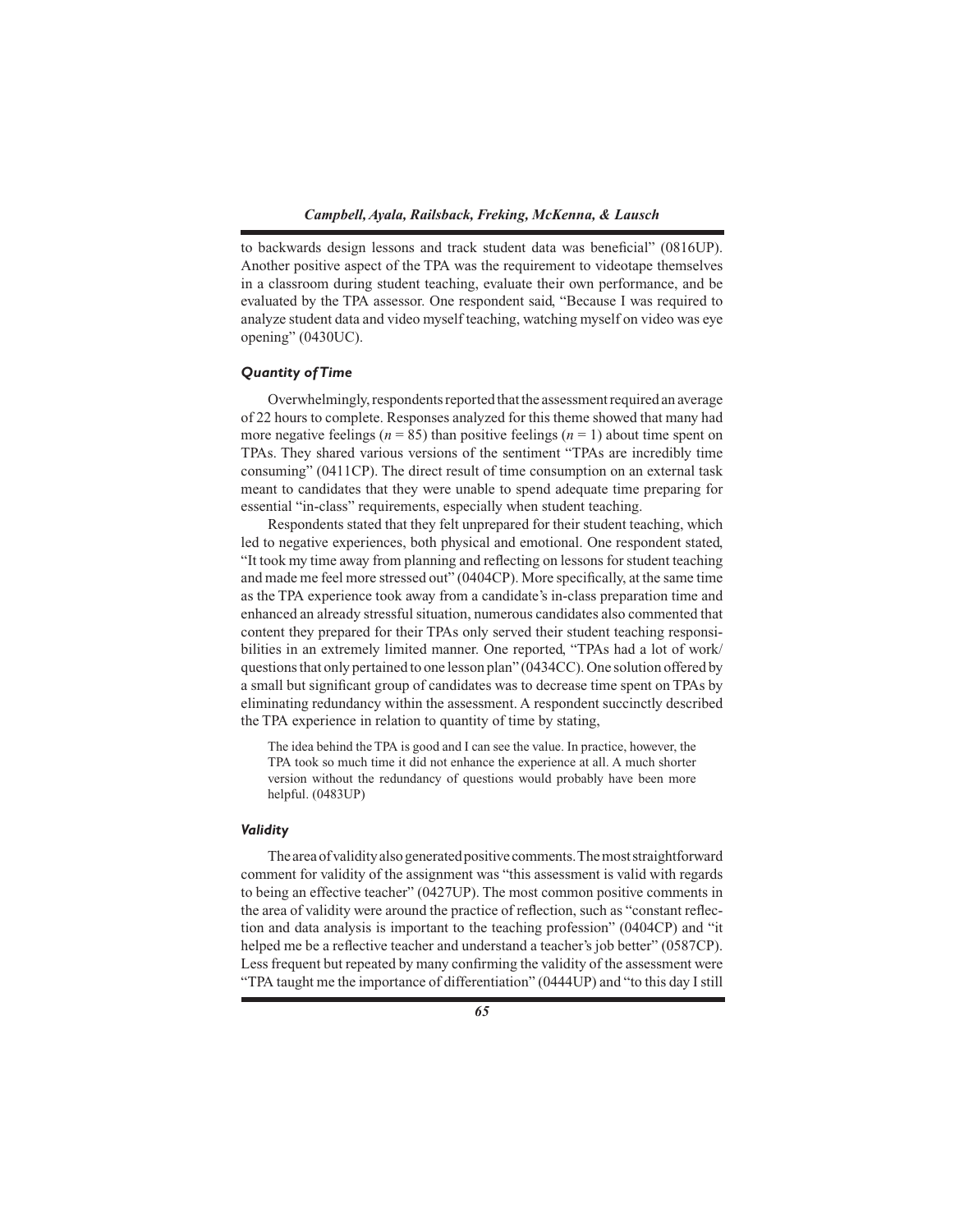incorporate strategies I learned through the TPA" (0413CC). Negative comments in the area of validity were variations of "this was an additional hoop, busy work" (0405 UP), "I only did enough to satisfy the assignment" (0868CP), and "[it was] irrelevant and meaningless" (0849CP).

### *Quality of Time*

Negative comments on the quality of time were nearly 4:1 over positive ones. The most common negative comments were consistent with "it took away from the student teaching experience" (0402CC) or "it was a lot of busy work" (0437CC). Many student teachers were quoted as saying, "I was so focused on completing the assignment with a passing score that I was unable to fully devote myself to teaching" (0441CP).

Quality of time comments coded as positive had respondents stating that the TPA process "enhanced the student teaching experience" (0566CP), "how to write lesson objectives and make sure that I am assessing what I set out to teach" (0861PC), and "helped me see more clearly how assessment and planning are connected" (0885PU).

### *Emotional Reactions*

Many of the respondent comments connoted a negative emotional reaction. One respondent said, "I felt burdened by it and stressed instead of having more energy and time to pour into student teaching" (0884CC), while another stated, "It was a ridiculous exercise in busy work and how much useless paperwork is involved in teaching" (0570CP). Some respondents felt stressed and that they had too many other responsibilities during the clinical practice experience.

### *Suggestions*

The vast majority of the suggestions were to provide more feedback to future teacher candidates: "Would like more than just a numerical feedback, put so much work into the TPA I would've liked more feedback" (0999CP); "The TPA process was too long and did not provide feedback initially. I would have liked additional personal feedback rather than my own feedback on the teaching process" (0902CP).

Another suggestion was to eliminate the redundancy in the TPA, which could reduce the quantity of time. One respondent stated, "The process is good, but the written reflections and responses are entirely too repetitive and long. I wrote the same thing over and over again, because the prompts were redundant" (0959CP).

It was also suggested that there should be more time dedicated to student teaching and less time to this assessment: "I spent more time perfecting and creating a data program. It would have been more beneficial to use one like I have at my school. Then I could spend the time analyzing my practice" (0824UC).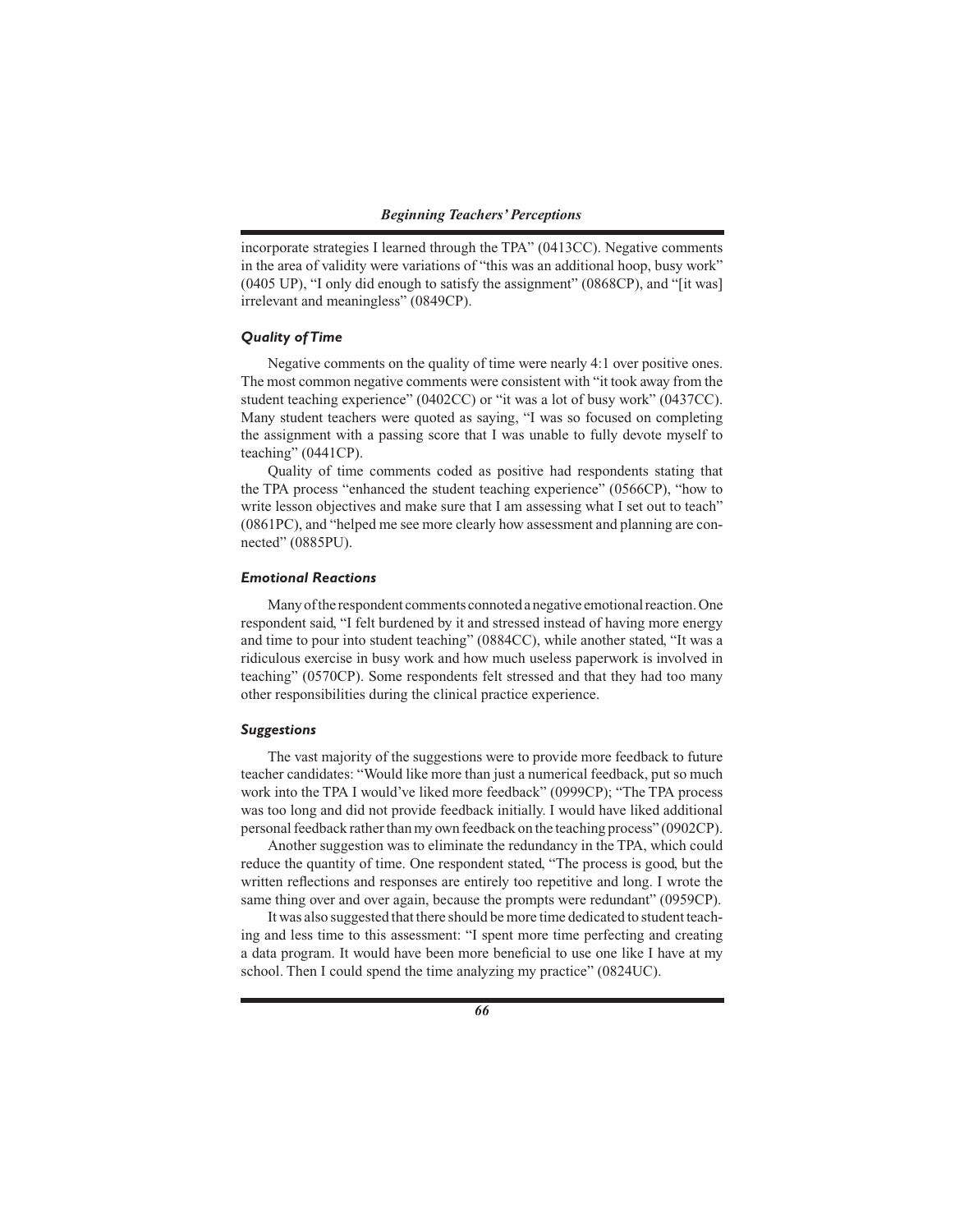Finally, respondents wished the TPA would be more connected with what they were currently working on as new teachers: "After all that work with TPA, then having to do the same sort of exercise again with BTSA, it's too much" (0405UP). This suggestion and others are based on the survey responses from beginning teachers who did not value the TPA as part of their learning or said it took away from the clinical practice experience.

# **Conclusions and Recommendations**

Our data suggest several conclusions. First, the TPA experience enhanced understanding of teacher practices in three areas: decision-making processes in teaching, postreflection of teaching decisions, and gathering and analyzing data to inform instruction. A second conclusion is the overwhelming sentiment that the length of the TPA and the required time commitment on the part of the candidate are excessive, especially during the clinical practice experience. A third conclusion is a perceived lack of meaningful connection between the TPA process in the teacher preparation program and the BTSA program. Lastly, there is a clear absence of feedback provided to the candidate after such a significant commitment of time and effort on the assignment. Feedback is necessary for teachers to become more effective in their practice.

Out of these conclusions come four recommendations. The first recommendation is to reduce the overall length of the TPA while retaining the focus on key aspects of teaching, such as instruction based on student information, selecting effective assessments, and planning future instruction based on student performance data. The second recommendation is to find ways to make a more obvious correlation between the TPA and credentialing program courses, assignments, and other assessments, especially with regard to the clinical practice experience. The third recommendation is to link the candidate's TPA experience during the credentialing program with the expectations of the district's beginning teacher support system, creating a meaningful bridge from teacher training to initial employment. The final recommendation is to include additional ways to give feedback to teacher candidates.

We suggest that the TPA could reduce its overall length by making a stronger correlation and clearer relationship between the TPA and other credentialing program requirements. Respondents perceived the TPA as being an excessively long and repetitive assignment. By providing a more intentionally unified assessment approach, the teacher preparation program could decrease the time commitment associated with the TPA during an already impacted teacher training experience and allow other program assessments to cover important teaching aspects. By allowing the teacher preparation programs to take responsibility for assessing distinct aspects of teaching currently covered by the TPA, the TPA could be reduced in scope, and the relationship between the preparation program components and the TPA could be strengthened. Candidates could appreciate the integrated experience rather than disparage the requirements placed upon them.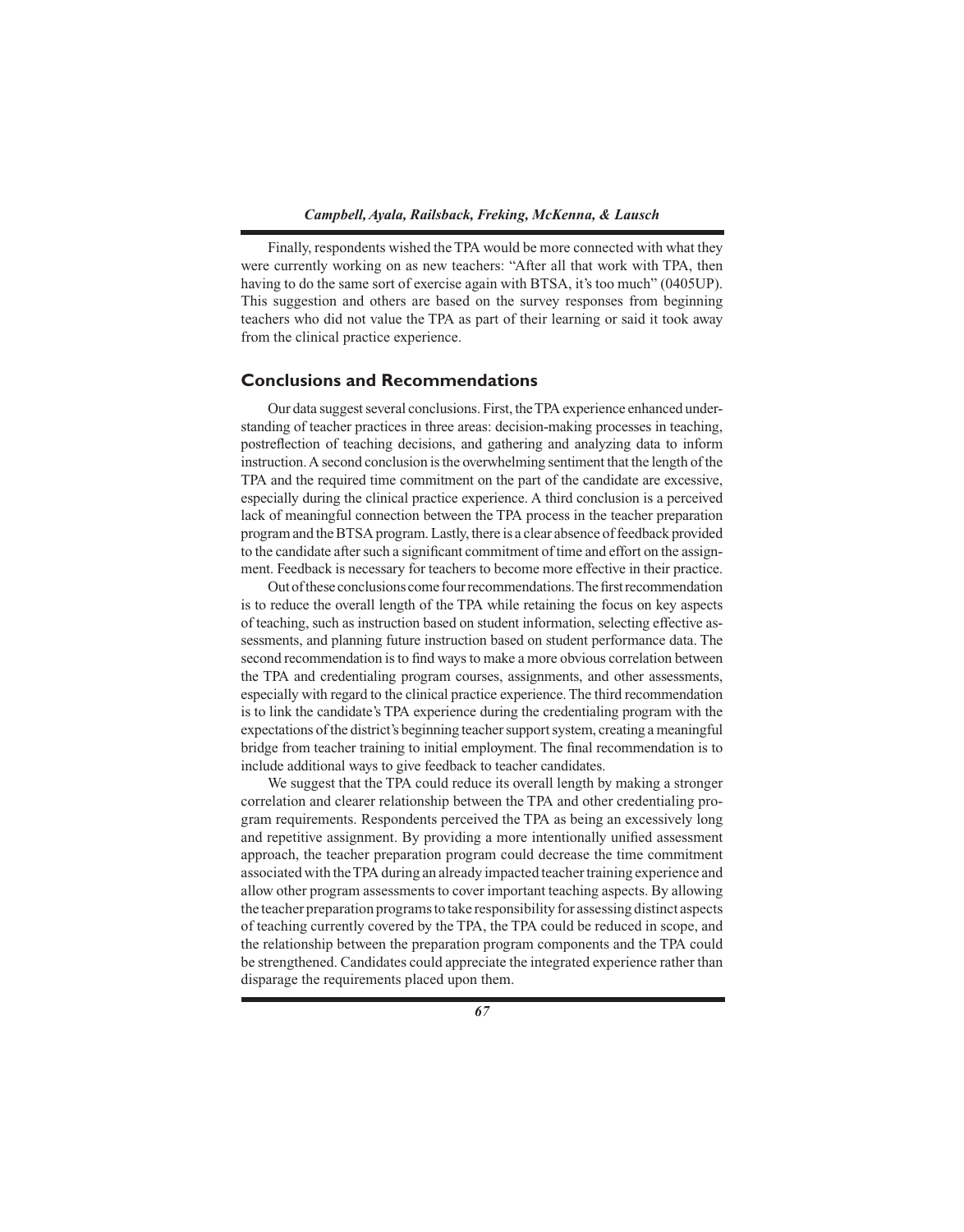### *Beginning Teachers' Perceptions*

Because candidates reported that the TPA interrupted clinical practice and may even have prevented them from advancing their instructional skills, programs should spread the work of the TPA over the entire preparation program. Also, teacher educators need to make more explicit connections between clinical practice and the value of TPA. Candidates need to see how their teaching reflections expressed in the TPA can improve their work during clinical practice. To make a clearer relationship between what is learned during credentialing program course work and what is asked on the TPA, preparation programs must help the students make the connection (e.g., this class prepares you for TPA 1 or Task 3 in these specific ways, or this task goes along with clinical practice because . . .). To strengthen the TPA–course work relationship, programs could embed assignments in methods courses reflecting the teaching aspects being assessed with the TPA. For example, when multicultural courses require teacher candidates to prepare a profile of the students in their fieldwork class, the importance of knowing all aspects of students before planning instructional experiences becomes clearer.

The third recommendation is that universities and school districts develop an explicit link between teacher preparation programs, the TPA, and district induction programs. Respondents in the survey were in the midst of an induction program, and many commented that the TPA experience could be better utilized in the induction program. If teacher preparation is part of a learning progression from undergraduate teacher candidate work to beginning teachers in classrooms (i.e., preservice to in-service), then it makes sense that all TPA models, including edTPA, be used in intentional ways along this continuum.

The fourth recommendation is to seek ways to provide feedback to teacher candidates about their performance on the TPA. Assessments coupled with feedback are crucial for student learning (Bransford, Brown, & Cocking, 2014), and almost all of the survey respondents wished they had received more feedback. Although a majority of respondents reported receiving no feedback, those who reported receiving feedback said it was adequately or significantly valuable. Assessment experiences without feedback are not growth experiences for the learner, the teacher, or the program. Feedback must be timely and specific to enhance learning, and well-designed assessments can provide specific, personalized, and timely information to guide both learning and teaching (McTighe & O'Connor, 2005). It is recommended that revised implementation standards for the TPAs, as well as edTPA implementation, detail appropriate ways for assessors to provide feedback that will further develop the candidate and inform teaching and learning, while retaining the necessary validity and reliability of these high-stakes assessments.

As the CCTC investigates the options for a revised system of assessment for TPAs, we suggest that the perspective of the candidates be carefully considered. Performance assessments yield evidence that reveals candidate understanding, and this authentic application calls for candidates to transfer knowledge, using what they know in new situations. The TPA enables candidates to apply their learning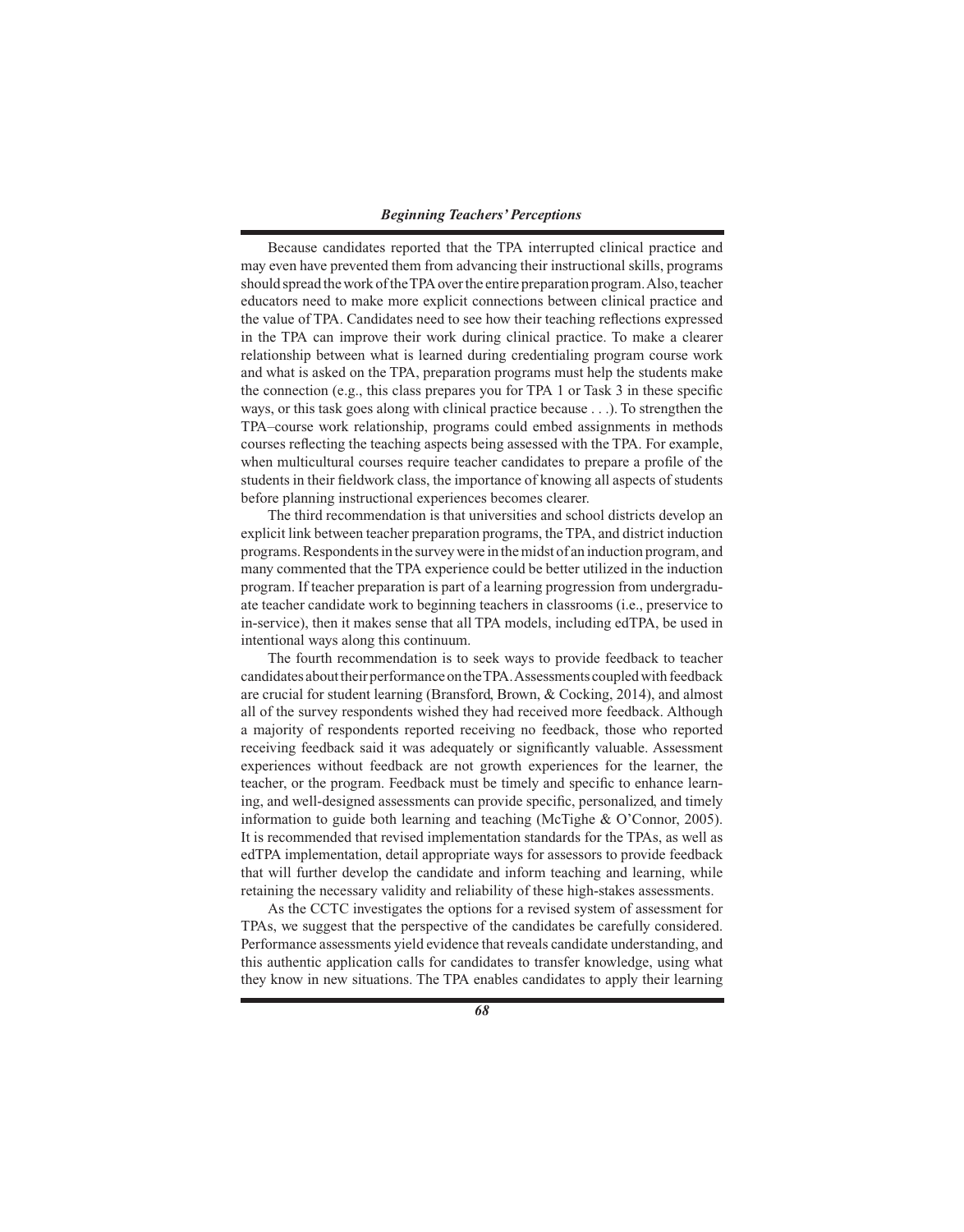thoughtfully and flexibly, thereby demonstrating their understanding of the many teaching aspects crucial to effective instruction, and perhaps resulting in a more coherent and fruitful assessment experience. Realizing this goal can provide teacher education programs the opportunity to reduce the length and scope of the TPA by sharing the assessment of teaching aspects across measures, provide meaningful feedback to teacher candidates, and link the TPA to district induction programs.

# **References**

- American Association of Colleges for Teacher Education. (2014). *National Teaching Performance Assessment: The edTPA*. Retrieved from http://edTPA.aacte.org/
- Bogan, R. C., & Biklen, S. K. (2003). *Qualitative research for education: An introduction to theories and methods* (4th ed.). Boston, MA: Allyn and Bacon.
- Bransford, J., Brown, A., & Cocking, R. (2014). *How people learn: Brain, mind, experience and school*. Washington, DC: National Academy Press.
- Bunch, G. C., Aguirre, J. M., & Téllez, K. (2015). Integrating a focus on academic language, English learners, and mathematics: Teacher candidates' responses on the Performance Assessment for California Teachers (PACT). *New Educator, 11*(1), 79–103.
- California Commission on Teacher Credentialing. (2013a). *California teacher performance expectations*. Retrieved from http://www.ctc.ca.gov/educator-prep/standards/adopted-TPEs-2013.pdf
- California Commission on Teacher Credentialing. (2013b). *Teaching performance assessment*  (TPA). Retrieved from http://www.ctc.ca.gov/educator-prep/tpa.html
- California Department of Education. (2008). *Senate Bill 2042*. Retrieved from http://www. leginfo.ca.gov/pub/97–98/bill/sen/sb\_2001–2050/sb\_2042\_bill\_19980918\_chaptered.html
- Chung, R. R. (2005). *The Performance Assessment for California Teachers (PACT) and beginning teacher development: Can a performance assessment promote expert teaching practice?* (Unpublished doctoral dissertation). Stanford University.
- Darling-Hammond, L. (2000). Teacher quality and student achievement: A review of state policy evidence. *Education Policy Analysis Archives, 8*(1), 1–44.
- Darling-Hammond, L. (2010). *Evaluating teacher effectiveness: How teacher performance assessment can measure and improve teaching*. Retrieved from https://www.americanprogress.org/issues/education/report/2010/10/19/8502/evaluating-teacher-effectiveness/
- Darling-Hammond, L., Newton, S. P., & Wei, R. C. (2013). Developing and assessing beginning teacher effectiveness: The potential of performance assessments. *Educational Assessment, Evaluation, and Accountability, 25*, 179–204.
- Duckor, B., Castellano, K. E., Téllez, K., Wihardini, D., & Wilson, M. (2014). Examining the internal structure evidence for the Performance Assessment for California Teachers: A validation study of the elementary literacy teaching event for Tier I teacher licensure. *Journal of Teacher Education, 65*(5), 402–420.
- Gainsburg, J., & Ericson, B. (2015). (Relatively) smooth sailing: How a large state university successfully adopted the PACT teaching event. *New Educator, 11*(1), 24–36.
- Larsen, L. R., & Calfee, R. C. (2005). Assessing teacher candidate growth over time. *The Clearing House, 78*(4), 151–157.
- Lit, I. W., & Lotan, R. (2013). A balancing act: Dilemmas of implementing a high-stakes performance assessment. *The New Educator, 9*(1), 54–76. doi:10.1080/1547688X.2013.751314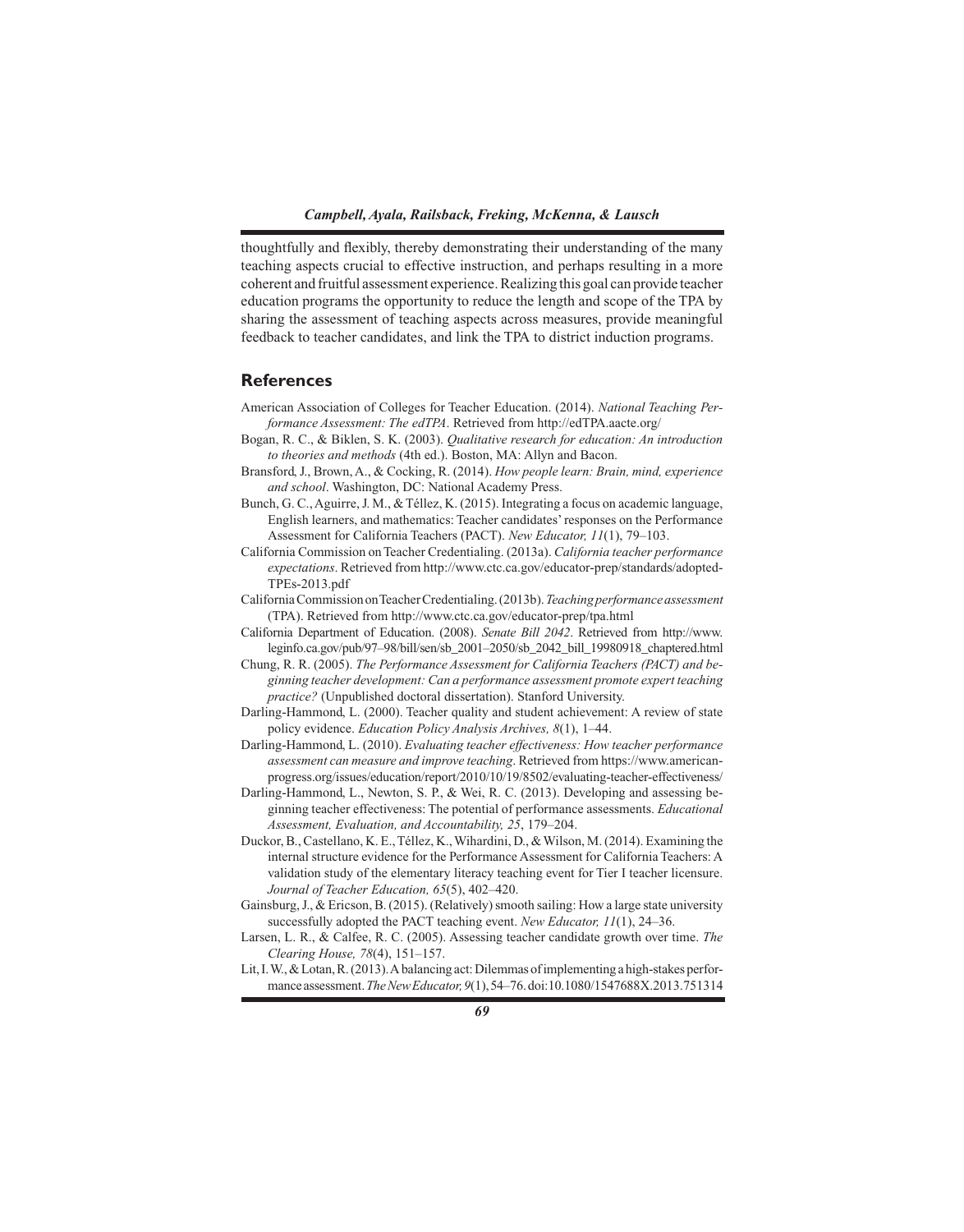- McTighe, J., & O'Connor, K. (2005). Seven practices for effective learning. *Educational Leadership, 63*(3), 10–17.
- Mertler, C. A., & Charles, C. M. (2008). *Introduction to educational research* (6th ed.). Boston, MA: Pearson.
- Newton, S. (2010). *Preservice performance assessment and teacher early career effectiveness: Preliminary findings on the Performance Assess for California Teachers*. Retrieved from http://edtpa.aacte.org/wp-content/uploads/2012/07/Preservice-Performance-Assessment-and-Teacher-Early-Career-Effectiveness.pdf
- Okhremtchouk, I., Newell, P. A., & Rosa, R. (2013). Assessing pre-service teachers prior to certification: Perspectives on the Performance Assessment for California Teachers (PACT). *Education Policy Analysis Archives, 21*(56), 1–31.
- Okhremtchouk, I., Seiki, S., Gilliland, B., Ateh, C., Wallace, M., & Kato, A. (2009). Voices of pre-service teachers: Perspectives on the Performance Assessment for California Teachers (PACT). *Issues in Teacher Education, 18*(1), 39–62.
- Pecheone, R. L., & Chung, R. R. (2006). Evidence in teacher education: The Performance Assessment for California Teachers (PACT). *Journal of Teacher Education, 57*(1), 22–36.
- Peck, C. A., & McDonald, M. (2013). Creating "cultures of evidence" in teacher education: Context, policy, and practice in three high-data-use programs. *The New Educator, 9*(1), 12–28. doi:10.1080/1547688X.2013.751312
- Performance Assessment for California Teachers. (2013). *What is PACT?* Retrieved from http://www.pacttpa.org/\_main/hub.php?pageName=Home
- Porter, J. M. (2010). *Performance Assessment for California Teachers (PACT): An evaluation of inter-rater reliability* (Unpublished doctoral dissertation). University of California, Davis.
- QSR International. (2014). *NVivo 10 for Windows*. Retrieved from http://www.qsrinternational.com/
- Rivkin, S. G., Hanushek, E. A., & Dain, J. F. (2005). Teachers, school and academic achievement. *Econometrica, 73*, 417–458.
- Sanders, W. L., & Rivers, J. C. (1996). *Cumulative and residual effects of teachers on future student academic achievement* (Research progress report). Retrieved from http://www. cgp.upenn.edu/pdf/Sanders\_Rivers-TVASS\_teacher effects.pdf
- Sandholtz, J. H., & Shea, L. M. (2012). Predicting performance: A comparison of university supervisors' predictions and teacher candidates' scores on a teaching performance assessment. *Journal of Teacher Education, 63*(1), 39–50.
- Sato, M. (2014). What is the underlying conception of teaching of the edTPA? *Journal of Teacher Education, 65*(5), 421–434.
- Sloan, T. (2013). Distributed leadership and organizational change: Implementation of a teaching performance measure. *The New Educator, 9*(1), 29–53. doi:10.1080/1547688X.2013.751313
- Stanford Center for Assessment Learning and Equity. (2013). *edTPA*. Retrieved from https:// scale.stanford.edu/about
- Stanford Center for Assessment Learning and Equity. (2015). *edTPA participation map*. Retrieved from http://edtpa.aacte.org/state-policy
- Torgerson, C. W., Macy, S. R., Beare, P., & Tanner, D. E. (2009). Fresno Assessment of Student Teachers: A teacher performance assessment that informs practice. *Issues in Teacher Education, 18*(1), 63–82.

van Es, E. A., & Conroy, J. (2009). Using the Performance Assessment for California Teachers to examine pre-service teachers' conceptions of teaching mathematics for understanding. *Issues in Teacher Education, 18*(1), 83–102.